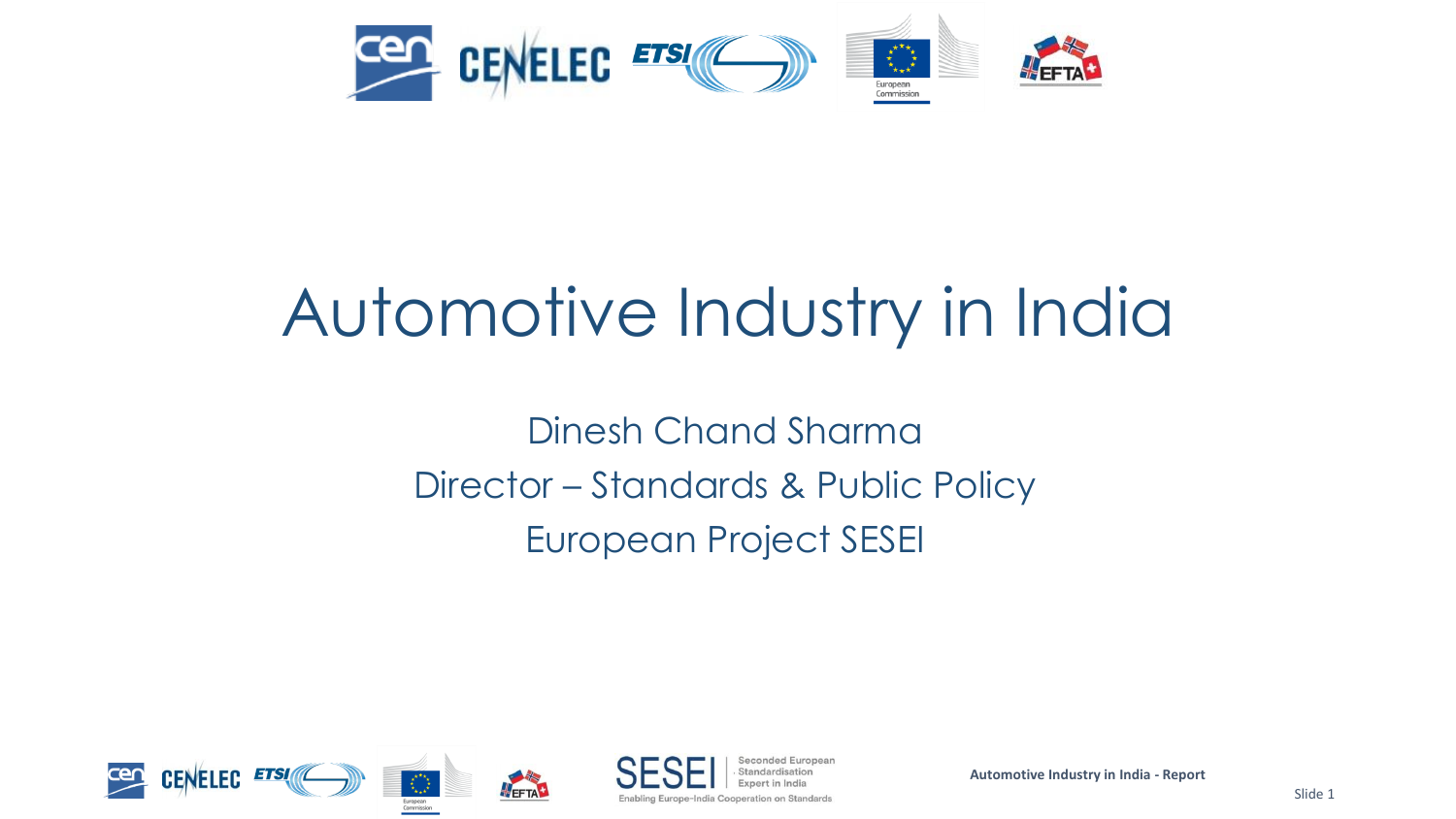# **Outline**

- Introduction
- Market segment
- Market Status (Market trends, Key Players & demographic distribution)
- Growth drivers
- Electric Vehicles (EVs) and Intelligent Transport System (ITS)
- Government policy & New initiatives
- Technical regulations & Standardization
- Conclusion



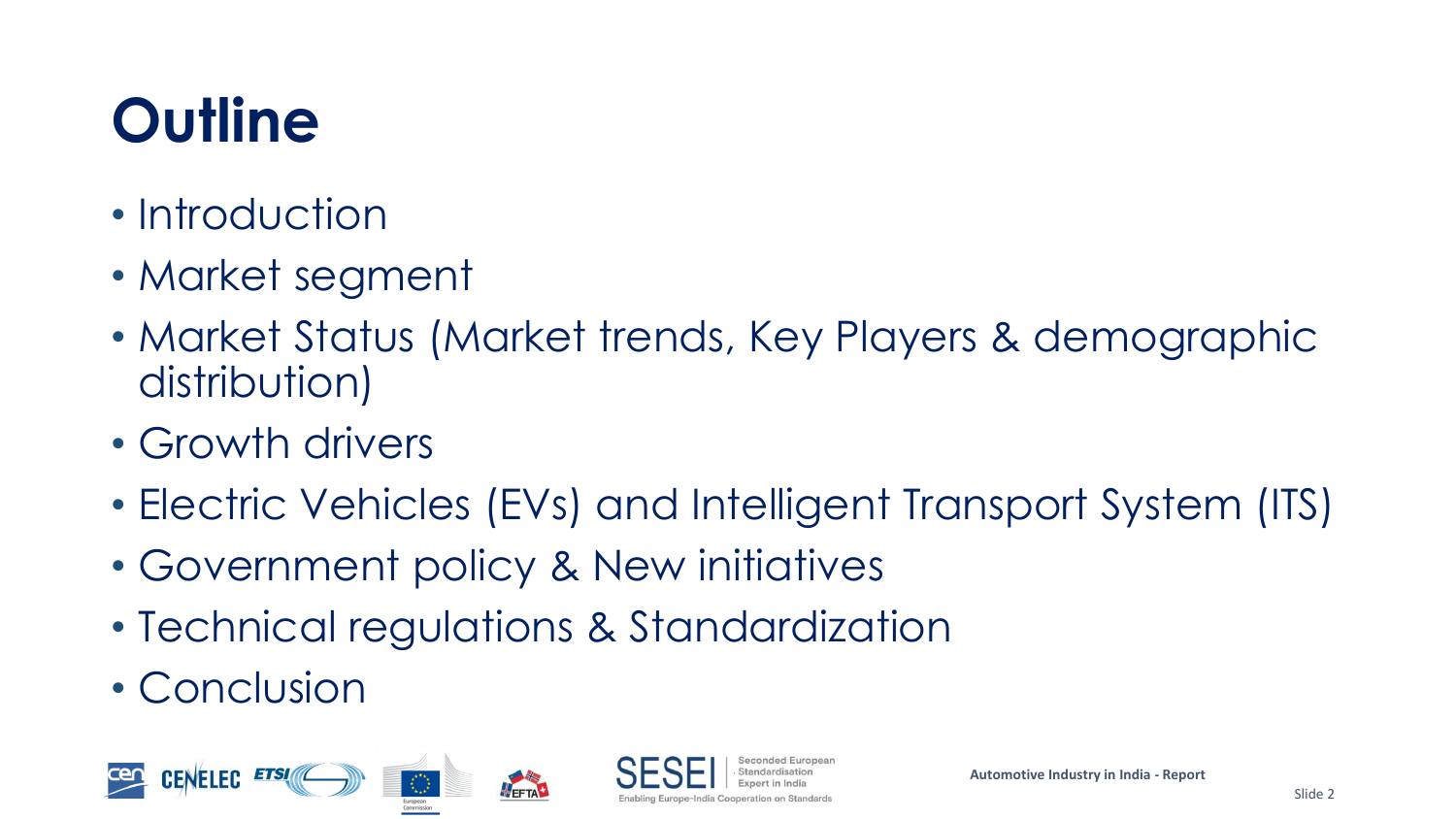## **Introduction**

- ❑ Indian Automotive industry is one of the largest and fastest growing in the world.
- ❑ Accounts for 45% of the country's manufacturing gross domestic product (GDP) and over 7% in country's GDP.
- ❑ Provides direct and indirect employment to about 32 million people.
- ❑ Industry trends in FY 18
	- Production: over 29 million vehicles
	- Sales: nearly 25 million vehicles
	- Exports: over 4 million vehicles
- ❑ Industry Segments: Two wheelers (80%), passenger Vehicles (14%), Commercial vehicles (3%) and Three-wheelers (3%).
- ❑ Vehicle population: 162.31 million in April, 2018 and expected to 404 million by 2028.
- □ 4th largest motor vehicle manufacturer, 5<sup>th</sup> largest car manufacturer, 7<sup>th</sup> largest commercial vehicle manufacturer and largest manufacturer of two wheelers in the world.
- ❑ FDI received worth around US\$ 16.7 billion during period April 2000 to March 2017 (Data released by DIPP)





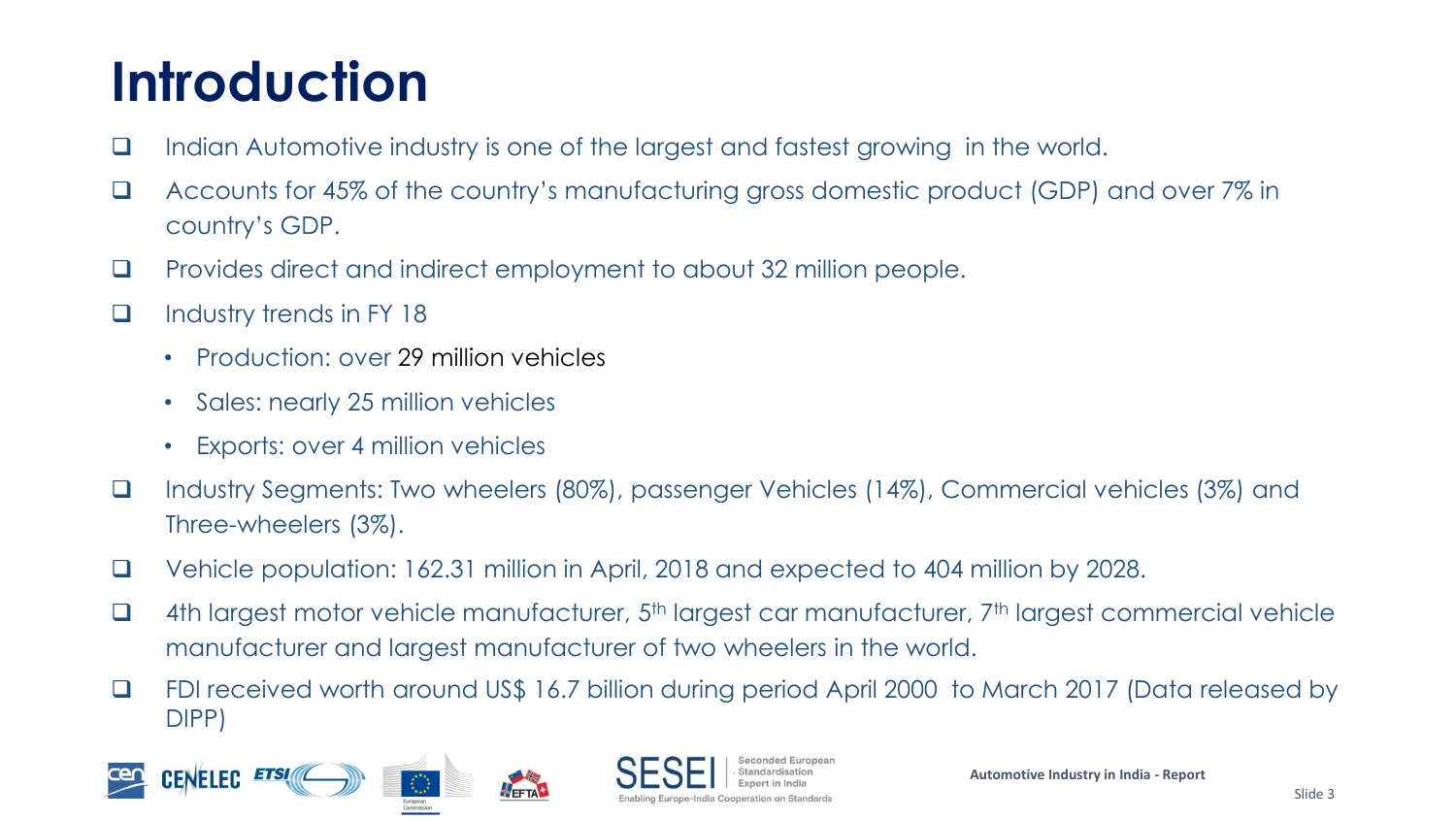#### **Market Segments**

<u>cen</u>

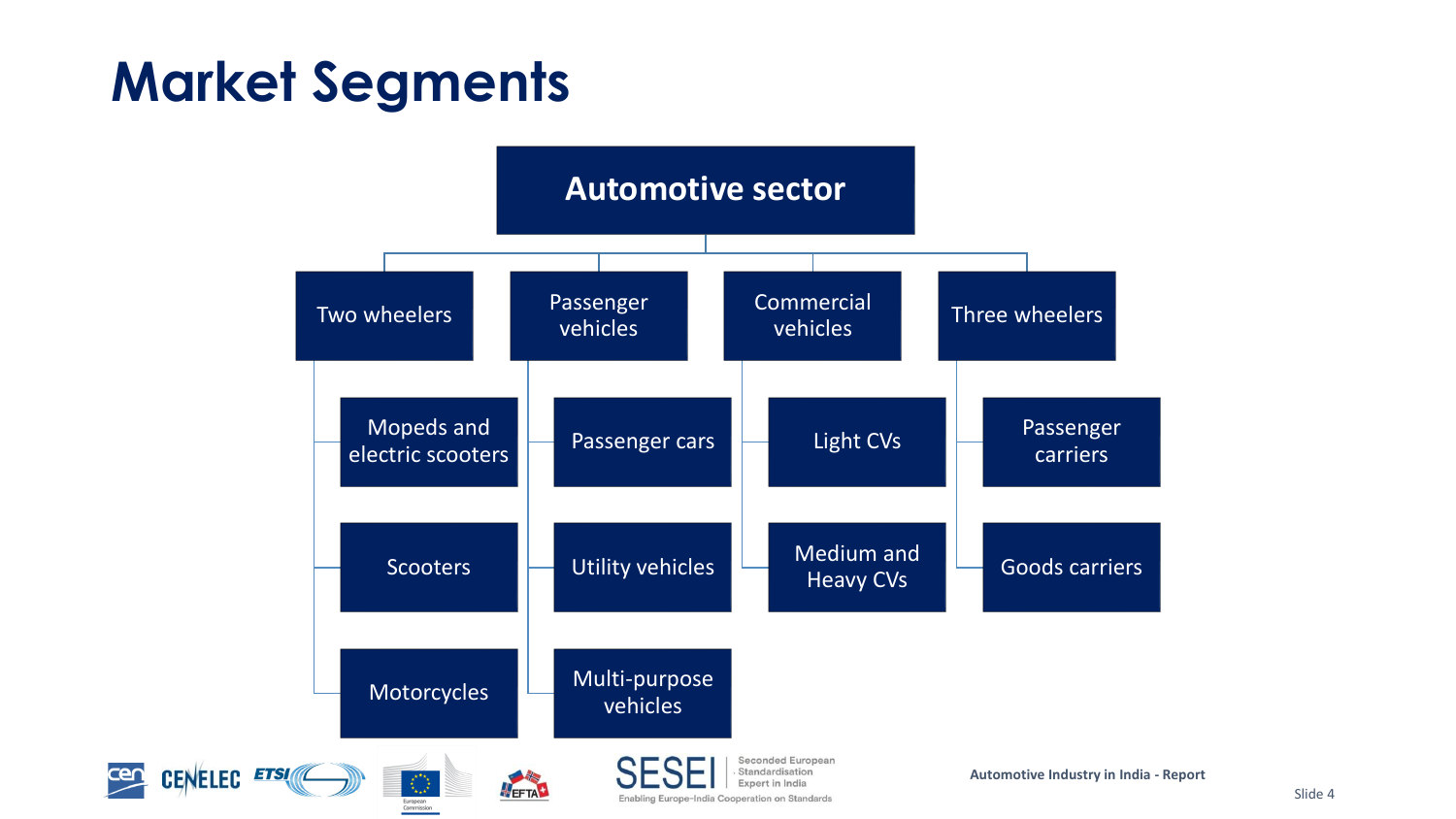# **Market Status**

#### **Market trends, key market players, & Demographic distribution**





NEFTAL



**Seconded European** Standardisation

**Automotive Industry in India - Report** 'fhdian Automotive  $Inductru - 2018$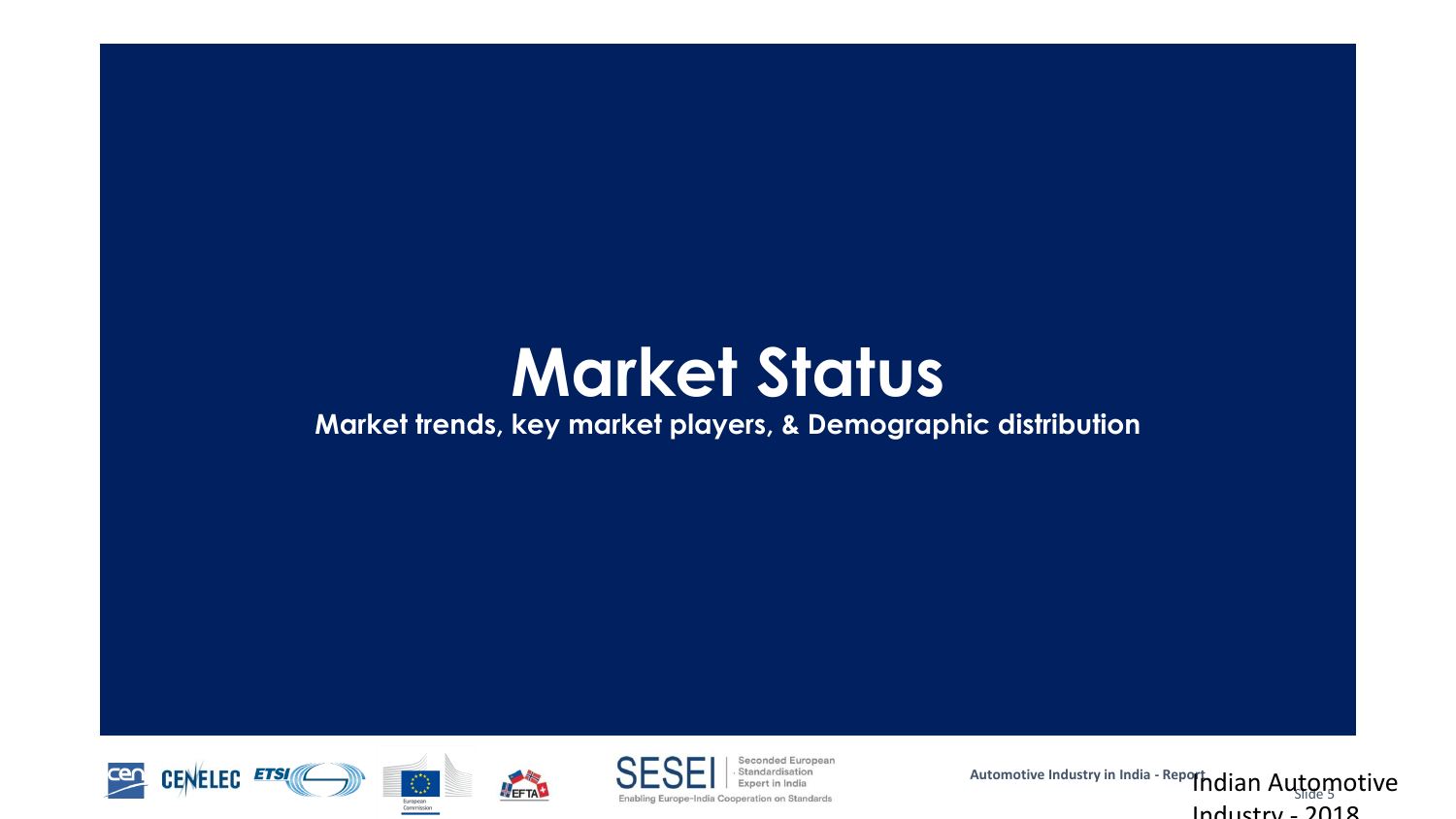#### **Production Trends (in million)**

#### **According to data released by SIAM:**

- Industry produced around 29 million vehicles including PVs, CVs, 2Ws, and 3Ws and in FY18, against over 25 million in FY17, registered a growth of 14.8%.
- Vehicles Production category wise in FY18:
- ➢Passenger Vehicles: over 4 million
	- ✓ Utility Vehicles: over 1 million
- ➢Commercial Vehicles: near 1 million
- ➢Three Wheelers: over 1 million
	- ✓ passenger carriers: 0.9 million
	- Goods carriers: over 0.1 million
- ➢Two Wheelers: Over 23 million
	- ✓ Scooters: over 7 million
	- ✓ Motorcycles: over 15 million





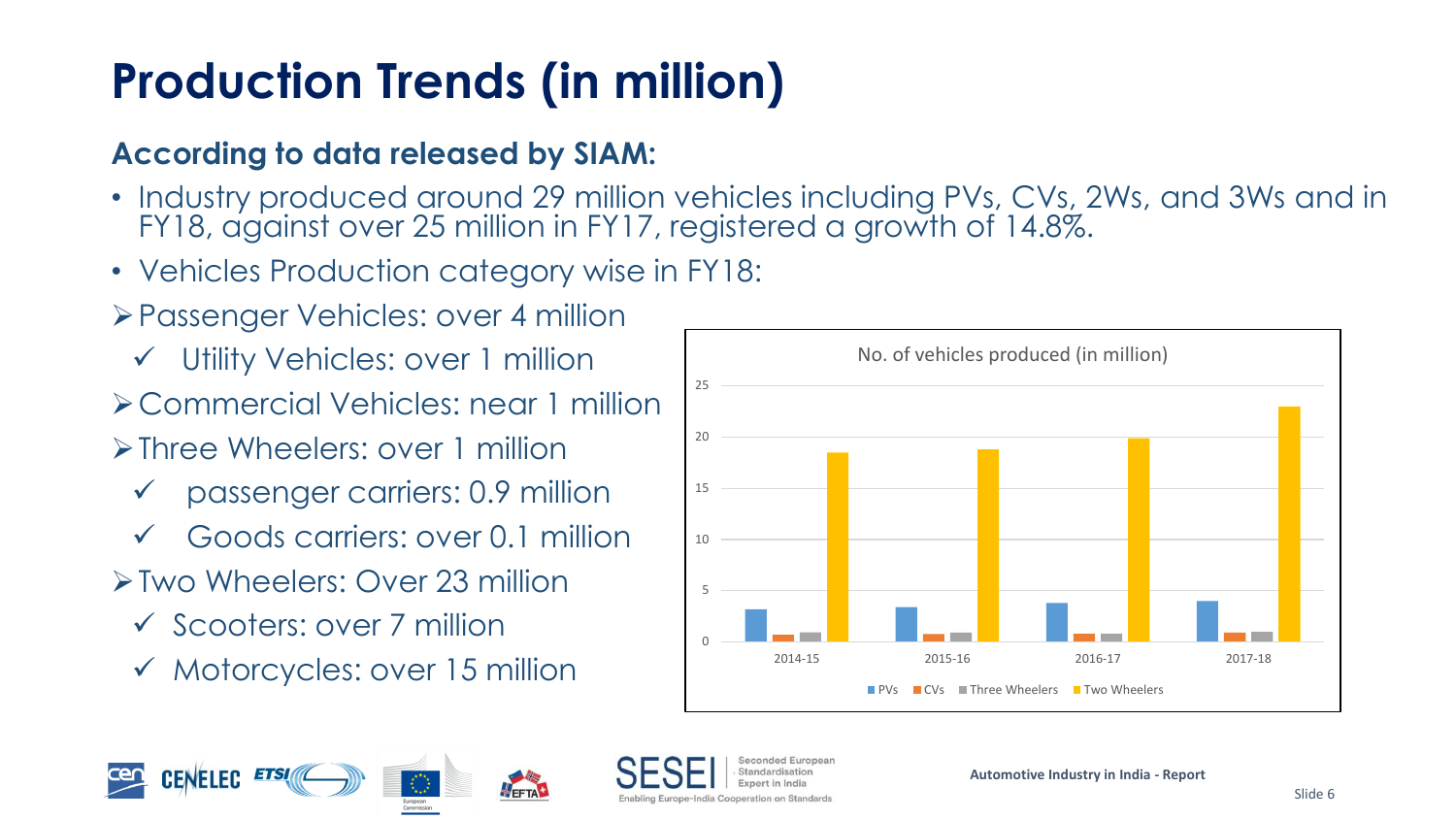# **Sale Trends (in million)**

- **According to data released by SIAM** around 25 million vehicles (including PVs, CVs, 2Ws and 3Ws) were sold in FY18 against near 22 million in FY17.
- Vehicles sale category wise in FY18:
- ➢ PVs: over 3 million
	- Passenger Cars grew to 2.17 mn units,
	- Utility vehicles grew to around 1 mn units.
- $\triangleright$  CVs: 0.85 million
	- M&HCVs grew 0.34 mn units,
	- LCVs expanded to over 0.5 mn units.
- $\geq$  3Ws: 0.64 million
	- Passenger carriers grew nearly by 29%,
	- Goods carriers grew just under 8%.
- ➢ 2Ws: over 20 million
	- Motorcycle sales grew to over 12 mn units,
	- scooters expanded to around 7 mn units.
	- Mopeds, declined over 3% to 0.85 mn units.









0 5 10 15 20 25 2014-15 2015-16 2016-17 2017-18 No. of vehicles sold (in million) CVs Three Wheelers Two Wheelers

#### As per SMEV data, Electric Vehicles sales stood at around 56,000 units in FY18 as against about 25,000 units in FY17.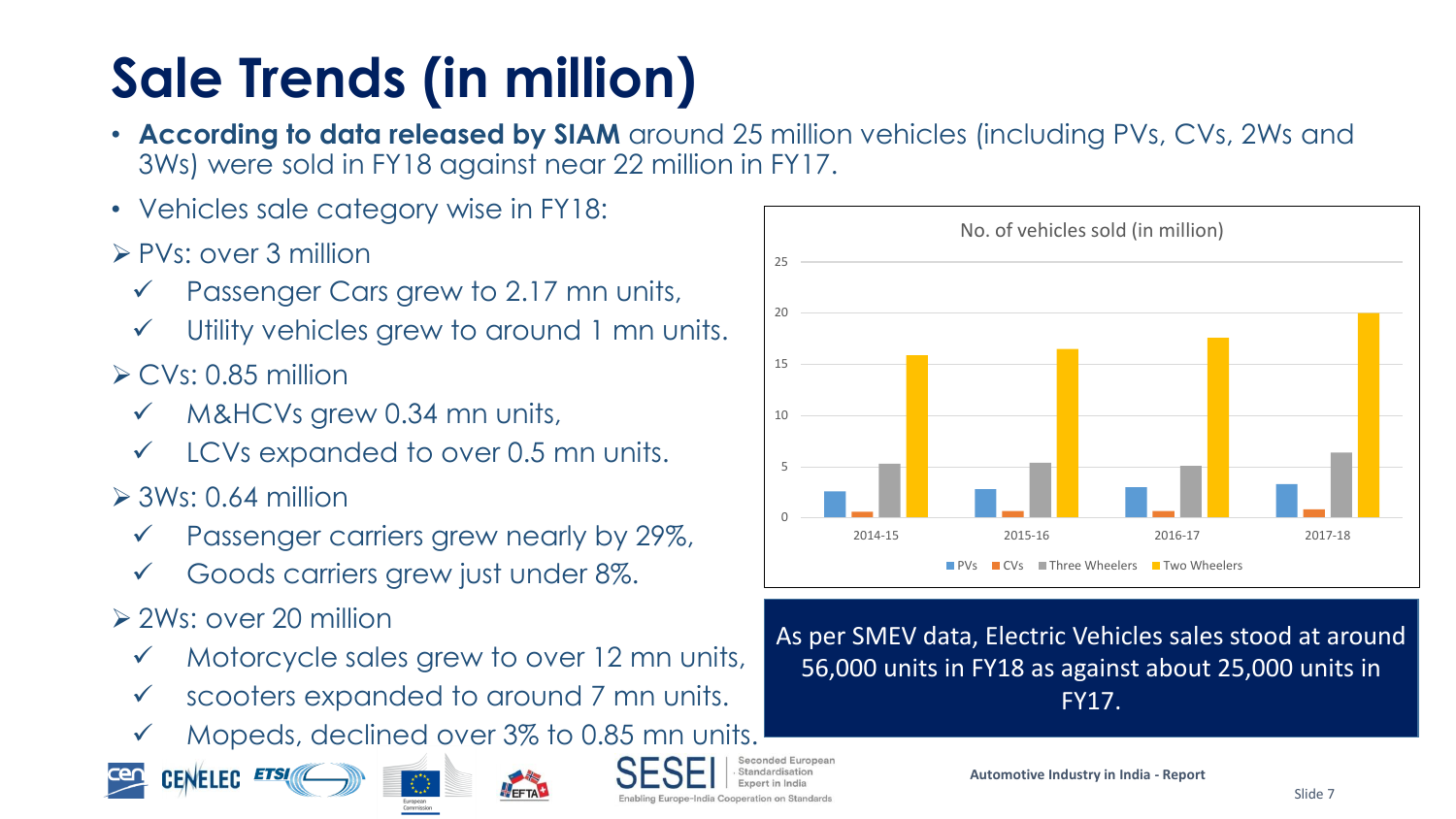# **Export Trends (in million)**

• **According to data released by** SIAM, In April-March 2018, overall exports increased by 16.12% to over 4 million against around 3.5 million.

**Vehicles export category wise in FY18:**  $\sqrt{P}Vs$  exports declined by (-) 1.51% to about o.75mn  $\checkmark$  CVs exports slipped down by (-) 10.53% ✓2Ws jumped over 20% to around 3 mn. Scooters and motorcycles individually touched exports peak at 314,000 (0.31 million) and 2.4 million, respectively.

✓Three Wheeler exports jumped over 40% to around 4 mn.

✓ people carriers grew at rate of over 40% 3,76,811 units, while goods carriers expanded nearly 45% to 4,191 units.



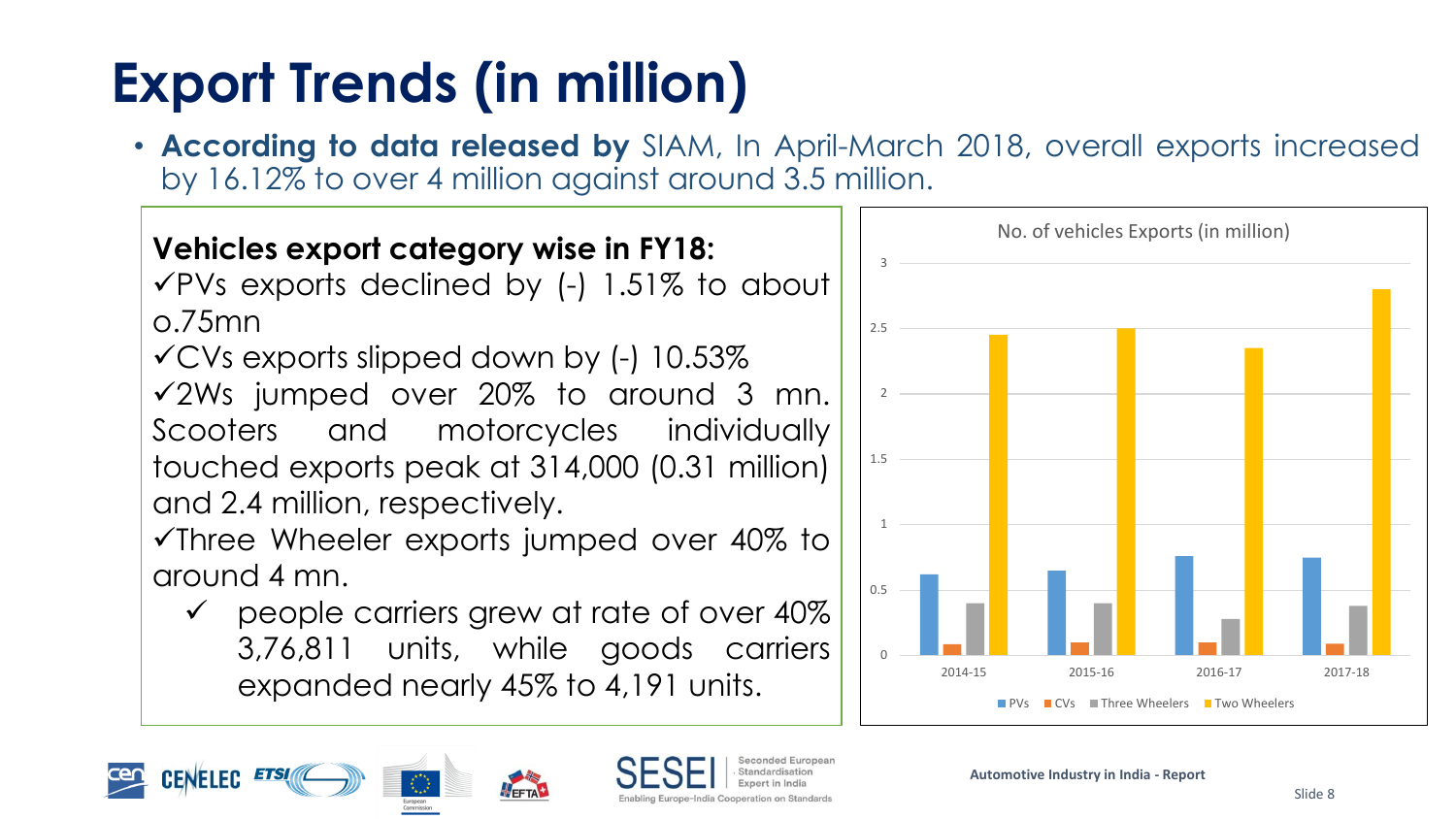## **Key Market Players**

| <b>Product</b>            | Players (Market share (%))                                                                                                     |
|---------------------------|--------------------------------------------------------------------------------------------------------------------------------|
| Passenger Vehicle (PVs)   | Suzuki (50%), Hyundai (16%), M&M (7.5%), Tata Motors (6%), Honda (5%),<br>Renault India (3%) etc.                              |
| Commercial Vehicles (CVs) | Tata Motors (44%), M&M(25%), Ashok Leyland (19%), Eicher (7%), Force<br>Motor (3%), VECVs (6.5%), Piaggio Vehicle (0.25%) etc. |
| Two-Wheelers (2Ws)        | Hero Motor Corp (36%), HMSI (28%), TVS(14%), Bajaj Auto (8%), Royal<br>Enfield (4%), Yamaha Motor(4%) etc.                     |
| Three-Wheelers (3Ws)      | Bajaj Auto (58%), Piaggio (24%), M&M (9%), Atul Auto (6%), TVS (2.5%) etc.                                                     |







Seconded European Standardisation Expert in India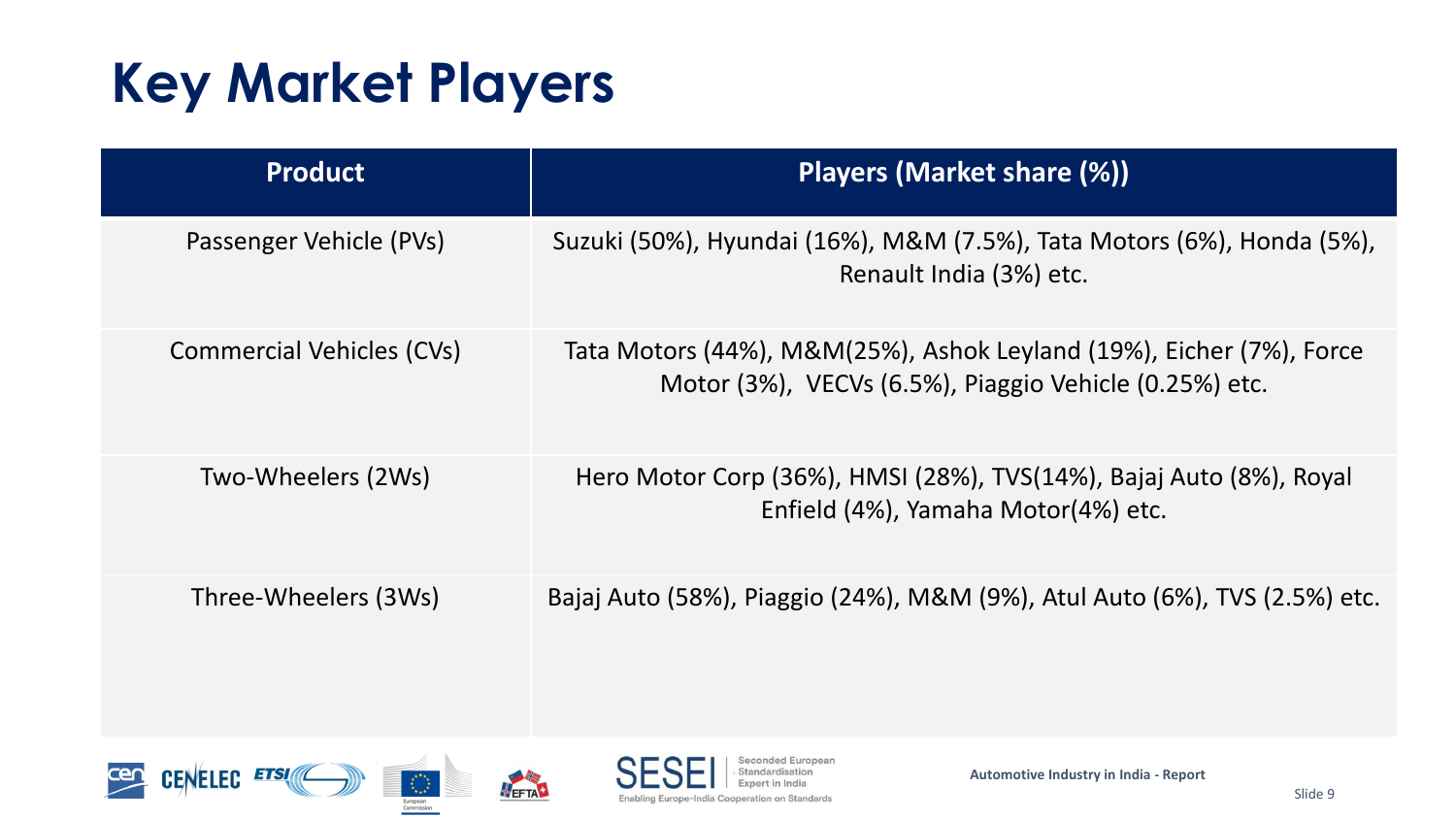# **Demographic distribution**

The majority of India's car manufacturing industry is based around four clusters-

- I. Delhi-Gurgaon-Faridabad-Ghaziabad-Gautama Buddha Nagar in (North),
- II. Mumbai-Pune-Nasik-Aurangabad-Thane in (West) and
- III. Chennai Bangalore-Dharampuri-Vellore-Kanchipuram-Thiruvallore in (South)
- IV. Kolkata-Jamshedpur in (East).



#### **Source: ACMA, Aranca Research**





Seconded European Standardication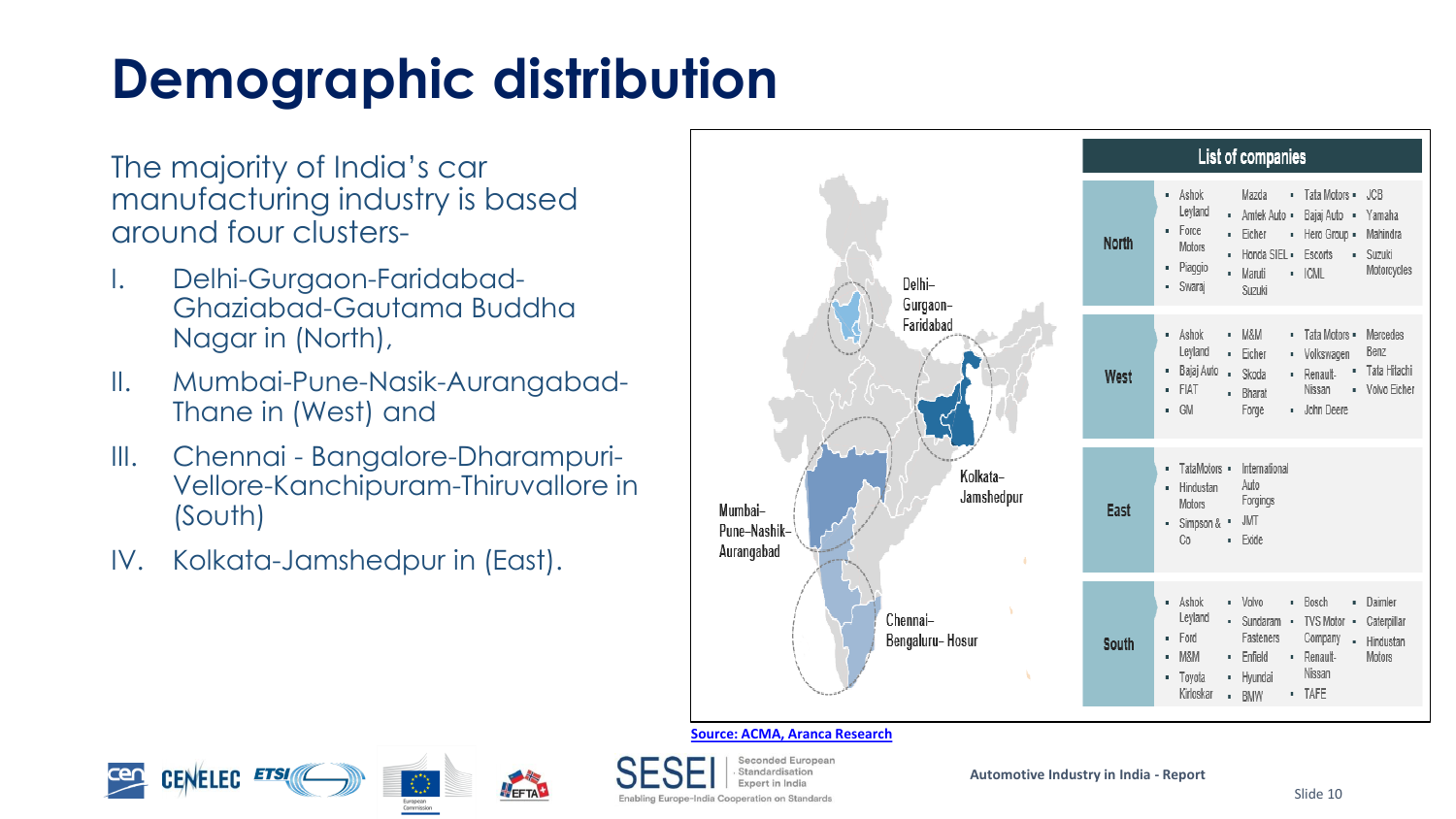## **Growth Drivers**



- •Government regulations
- •Low car penetration & rising family income
- •Young population
- •Greater Availability of cheaper and easier finance
- •R&D
- •Stable economy



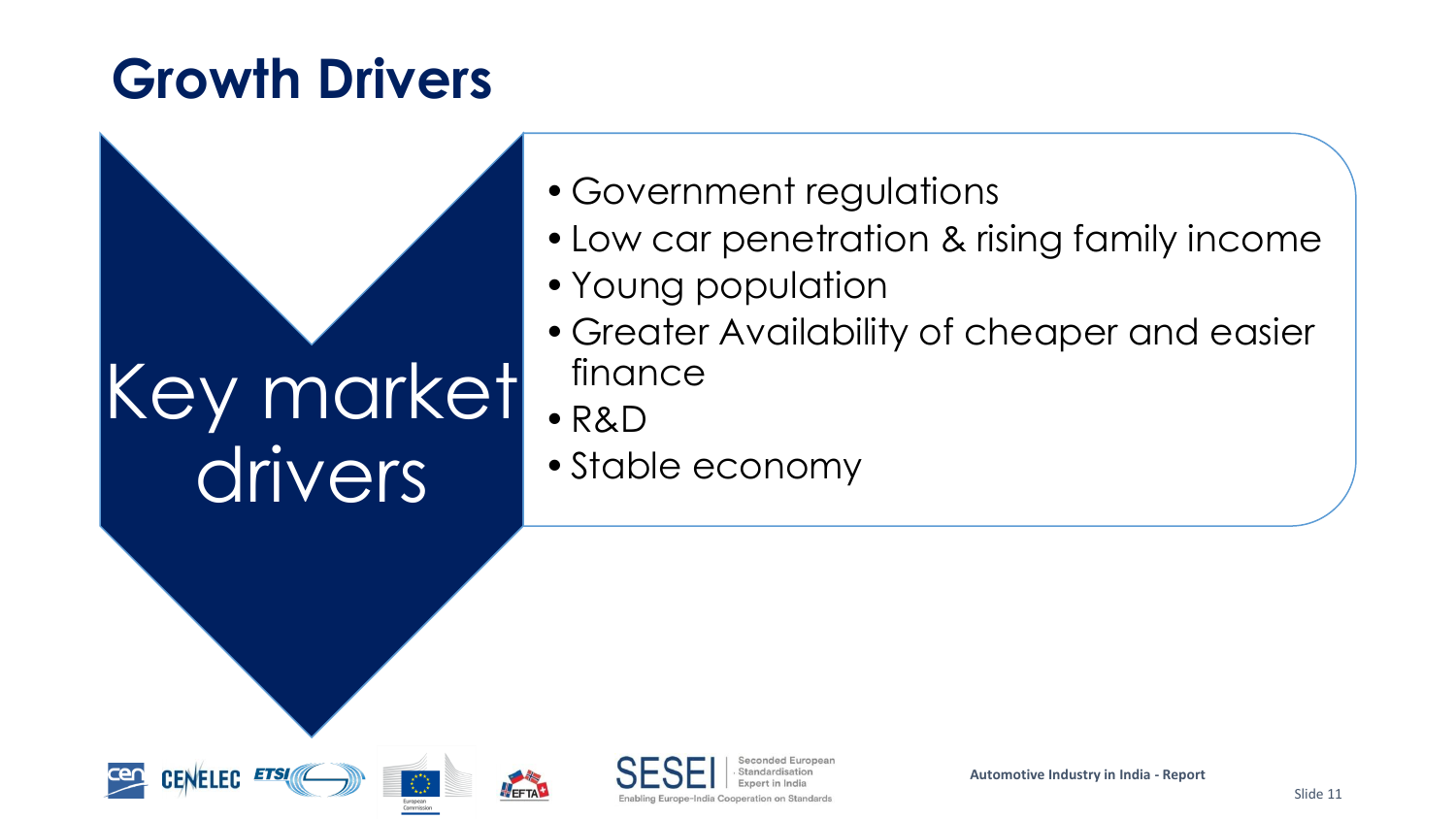#### **India is set to witness two major changes in the form of E-Mobility & Intelligent Transport System (ITS)**







Seconded Europear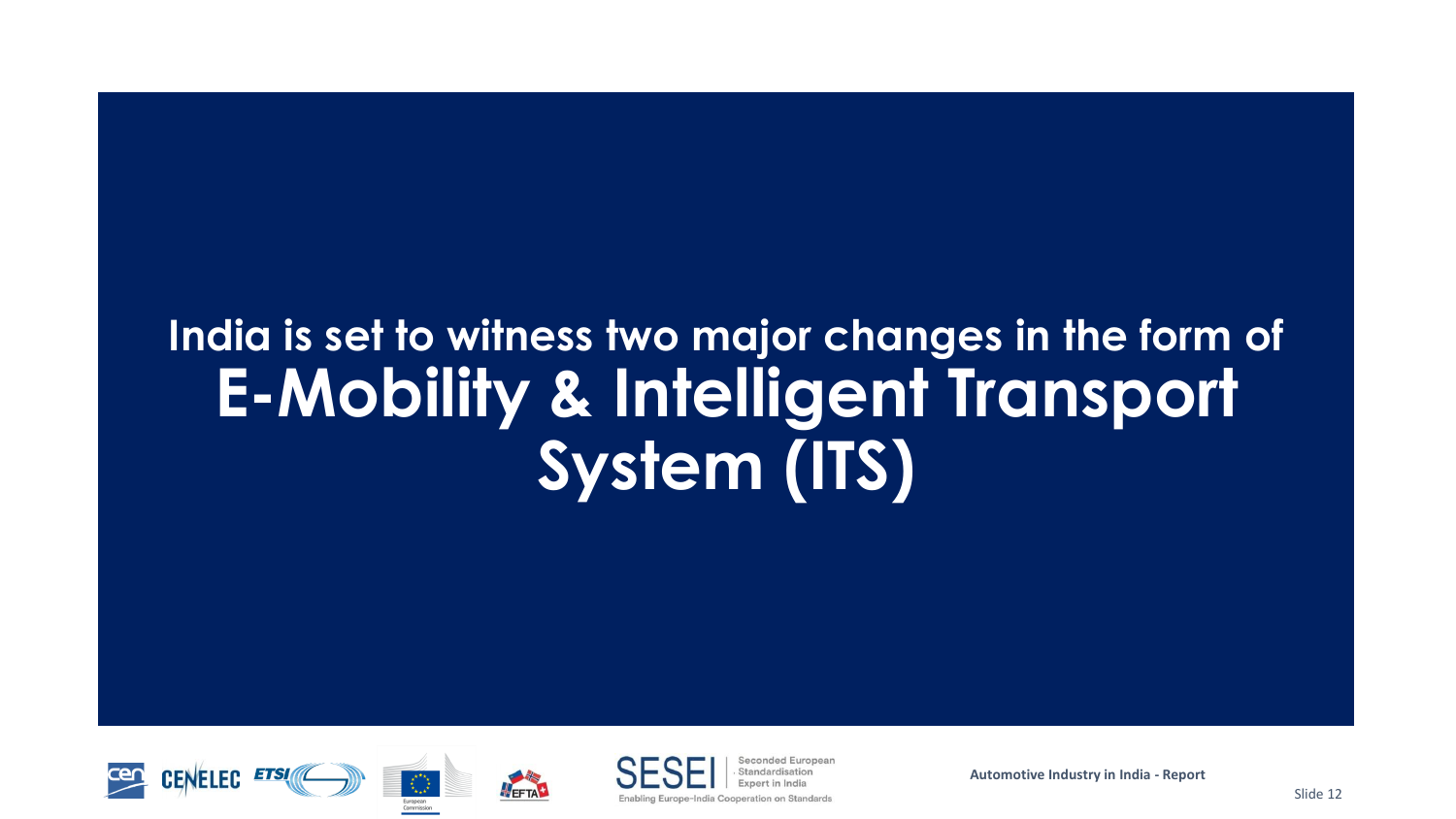# **E-Mobility**

- Government of India (GoI) has set ambitious target of having 100% electric vehicle fleet on road by 2030.
- In order to meet 100% EVs by 2030, GoI has to work upon following issues:
	- ✓ Lack of adequate charging Infrastructure
	- ✓ Shortage of Battery Raw Material
	- ✓ Long charging time
	- ✓ Lack of consumer awareness and price sensitivity
- Presently, pure electric vehicle penetration in India is as below:
	- $\checkmark$  barely 0.1 % in private vehicles,
	- $\checkmark$  about 0.2 % in two-wheelers and
	- ✓ nearly zero for commercial vehicles.
- Top companies such as Maruti Suzuki, Honda, Suzuki Motors etc. have announced their plans to enter in EVs market in India

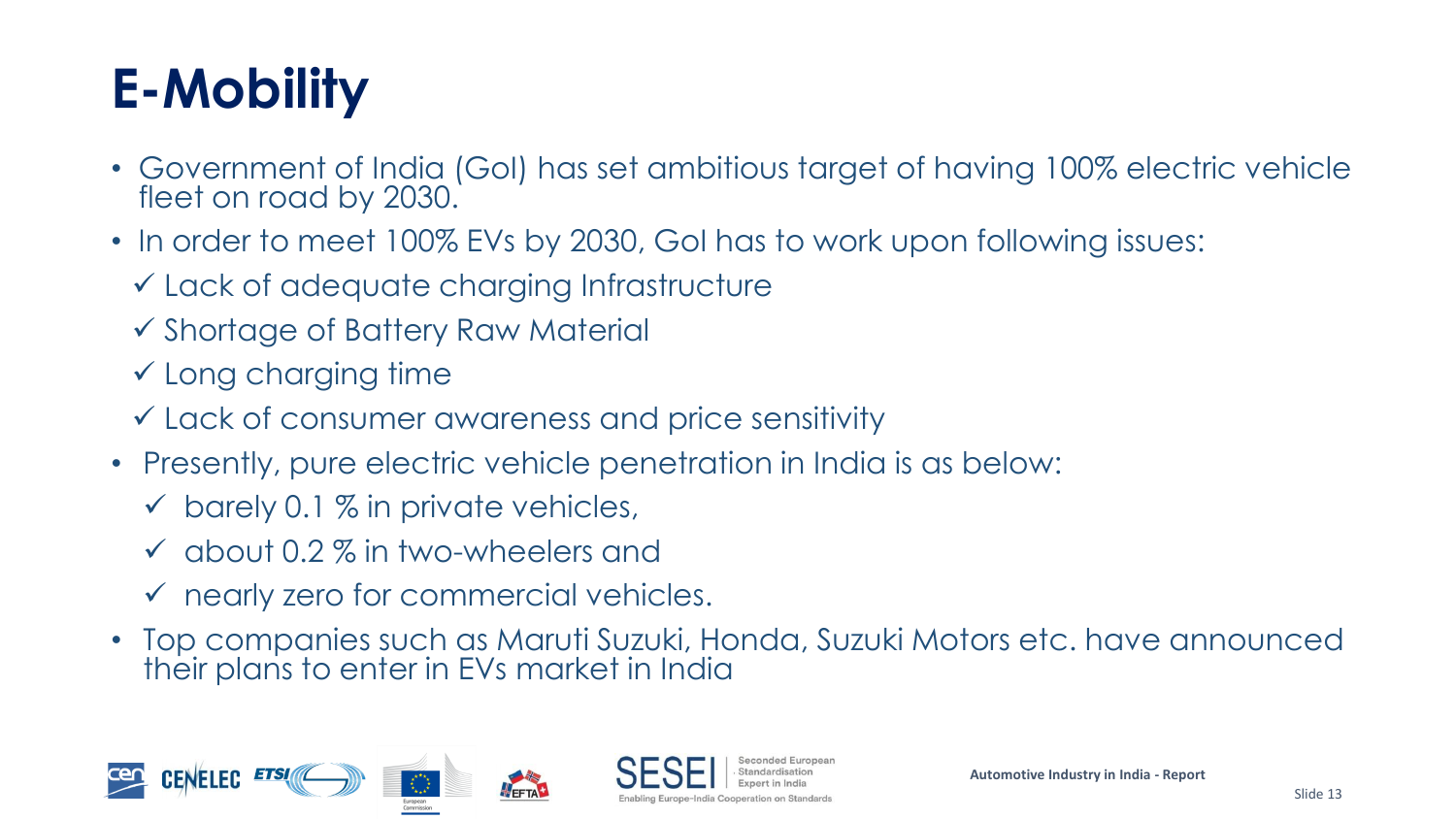# **Intelligent Transport System (ITS)**

- ITS add information and communications technology (ICT) to transport infrastructures and vehicles in an effort to improve their safety, reliability, efficiency and quality.
- ITS is a wholistic system comprising not only Intelligent Vehicles & Road Transport system It also includes railways, aviation and maritime as well.
- In order to successfully implement ITS technology, GoI has to face following issues:
	- ✓ **Contractual and procurement issues** such as particular conditions of contract, financial security, flouting of standard procurement norms and problems in concessionaire terms and conditions for PPP designed projects
	- **Technical issues** such as interoperability issues between various components to improper operations
	- ✓ **Coordination and planning** for Successful ITS technology implementations
	- **High cost** for ITS safety systems

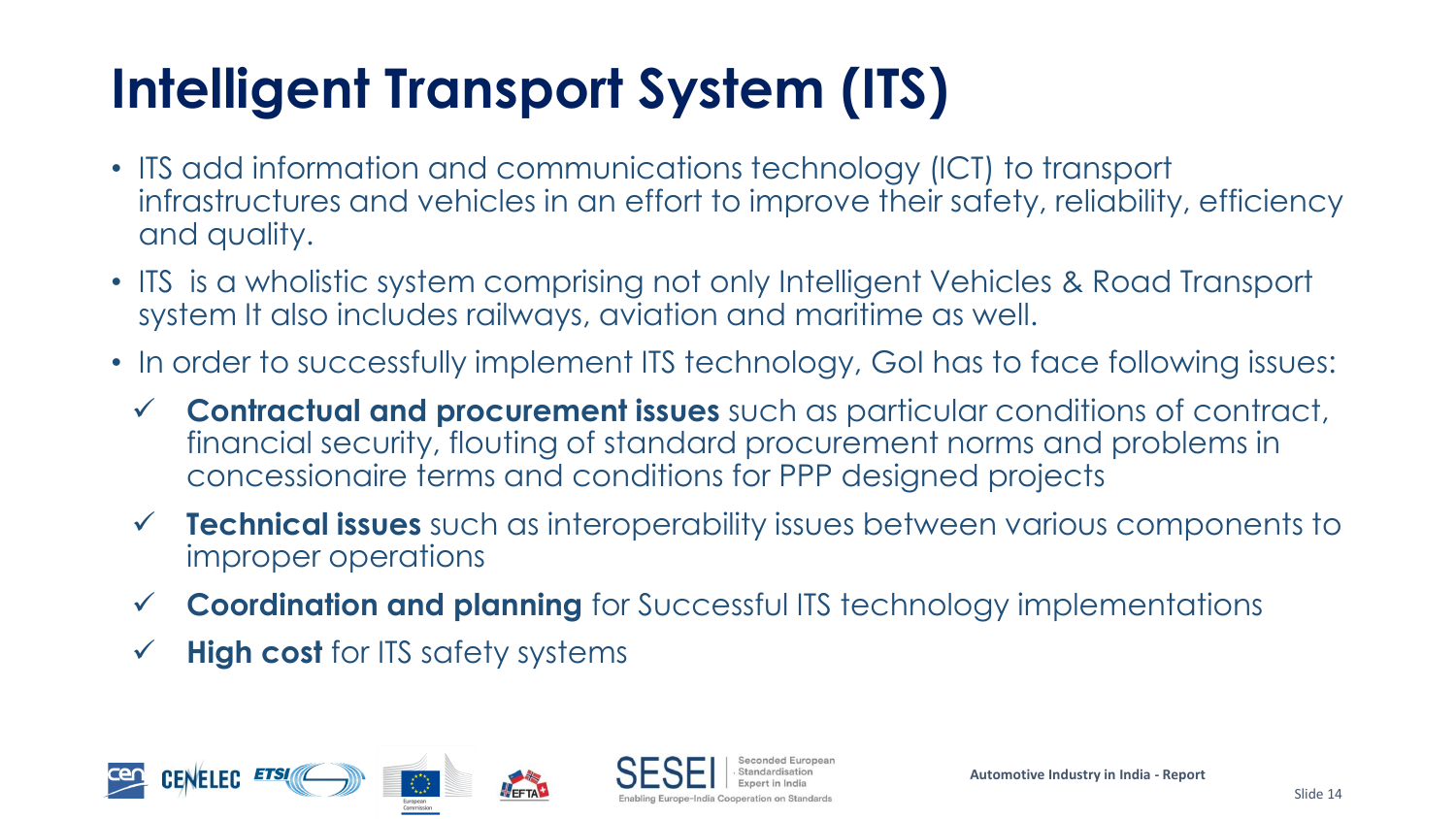# **Government policy & New initiatives**





**THEFTAN** 



Seconded European Standardisation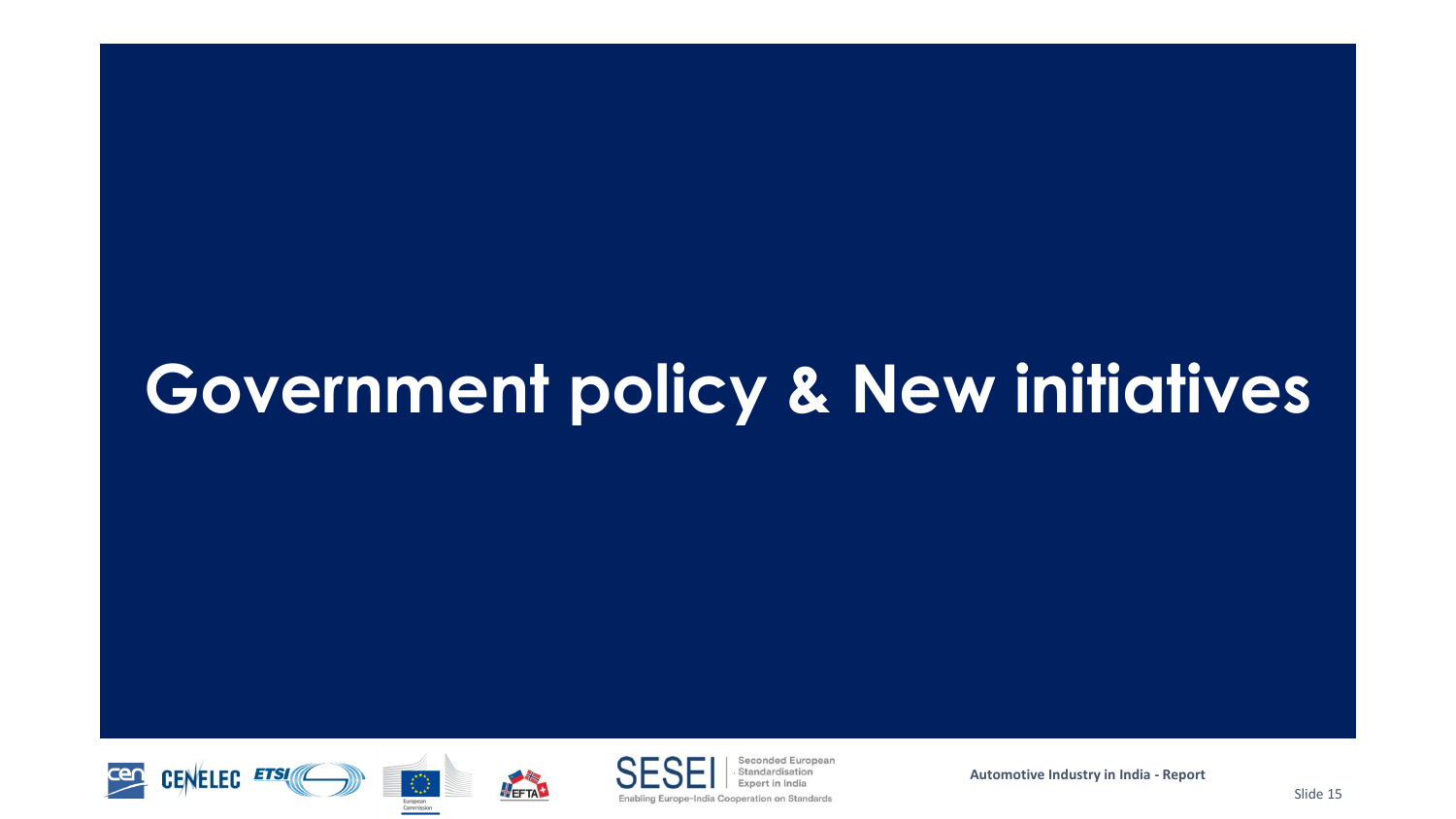## **Policy & New initiatives**

- 100% FDI & delicensing
- [Draft National Auto policy 2018 to promote Green Mobility](https://dhi.nic.in/writereaddata/UploadFile/DHI-NAB-Auto Policy Draft Document_vDRAFT.pdf)
- [Automotive Mission Plan \(AMP\) 2016-26](http://www.siamindia.com/uploads/filemanager/47AUTOMOTIVEMISSIONPLAN.pdf)
- [National Automotive Testing and R&D Infrastructure Project \(NATRiP\)](http://www.natrip.in/)
- [National Electric Mobility Mission Plan 2020 \(NEMMP\)](http://dhi.nic.in/UserView/index?mid=1347)
- ✓[Faster Adoption and Manufacturing of \(Hybrid &\) Electric Vehicles in India \(FAME\)](https://www.fame-india.gov.in/)
- ✓[Technology Platform for Electric Mobility \(TPEM\)](https://dhi.nic.in/UserView/index?mid=2428)
- [National E-mobility programme aims to provide an impetus to the entire e-mobility ecosystem including vehicle](http://pib.nic.in/newsite/PrintRelease.aspx?relid=177134)  manufacturers, charging infrastructure companies, fleet operators, service providers, etc.
- [Green Urban Mobility Scheme](https://govinfo.me/green-urban-transport-scheme/)
- [NITI Aayog along with Rocky Mountain Institute \(RMI\) released](https://smartnet.niua.org/content/172e4c72-54f7-4f8d-8efa-17ef08785495) "Roadmap: Transformative Mobility Solutions for All"
- Niti Aayog [signed an agreement with international Road Federation \(IRF\) for designing a policy framework for intelligent](https://www.financialexpress.com/economy/niti-irf-to-work-on-policy-for-transportation-systems/866260/) transportation systems (ITS) in the country.
- Technical reports
- ✓[TEC has come out with two technical reports titled](http://tec.gov.in/pdf/M2M/M2M Enablement in ITS.pdf) "M2M Enablement in Intelligent Transport Systems" & "V2V/ V2I Radio communication and Embedded SIM"
- ✓TSDSI has also released a technical report titled "[M2M Use Cases for Transportation V0.2.0 20151003 advance for NWG](https://members.tsdsi.in/index.php/s/kAkwppmQBVvwf7Q)"





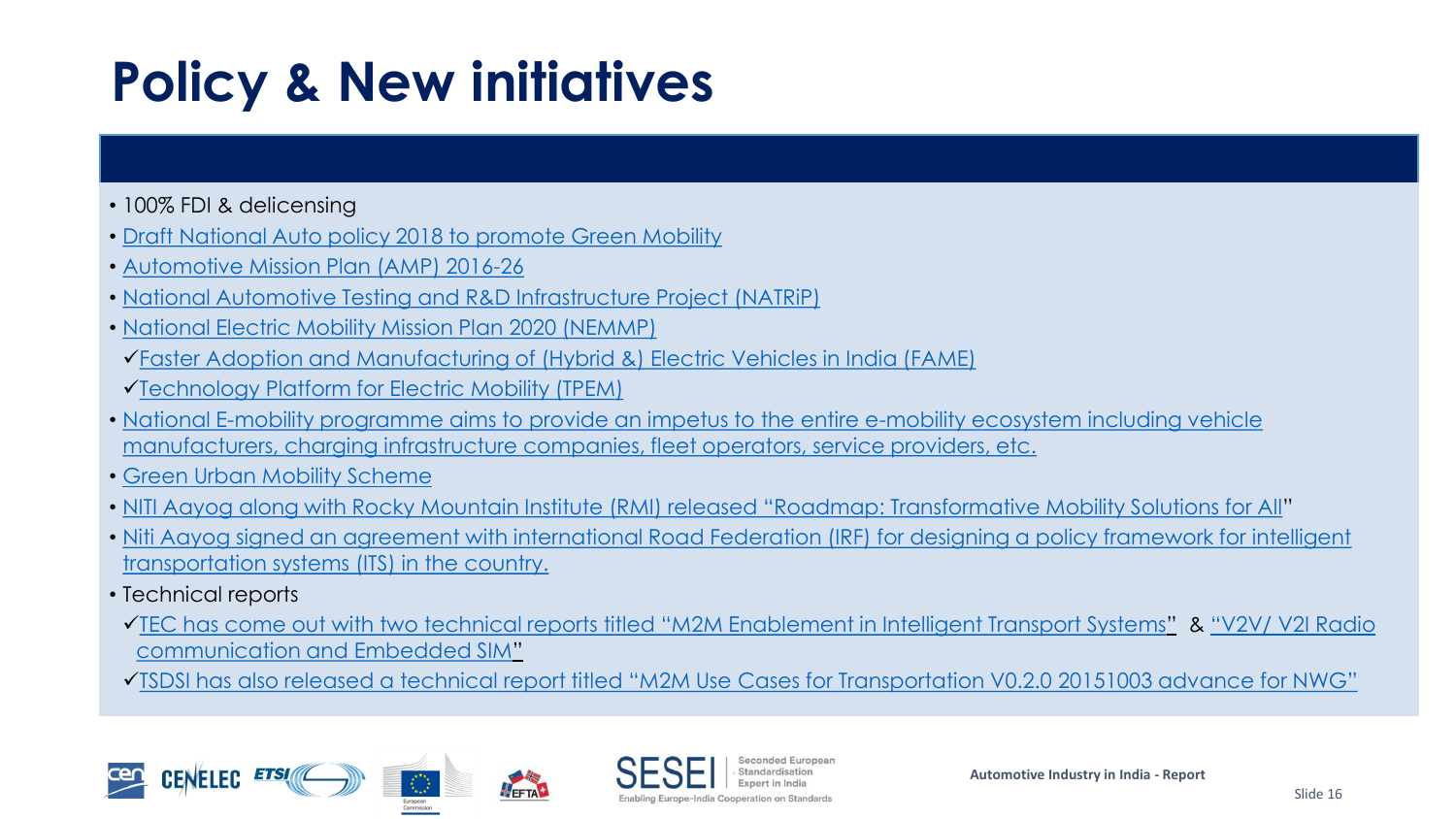# **National Auto Policy (NAP) 2018 (Draft)**

- Govt unveiled draft NAP in February 2018 with a vision to promote Green mobility in the Country.
- **Objectives of NAP:**
	- ✓ Increase contribution to GDP To support the growth of industry and comprise a considerable proportion of the manufacturing sector GDP by 2026
	- ✓ Increase exports To scale-up exports to 30-40% of the overall output over the next decade
	- ✓ improve the brand recognition, competitiveness and technological advancement of the Indian automotive industry across the world
	- ✓ Drive employment generation and skill development To become a solid foundation for job creation over the next decade
	- ✓ Increase local R&D investments to drive the R&D efforts towards indigenous research, design and engineering
	- ✓ To promote clean, safe, efficient and comfortable mobility, with a focus on environmental protection and affordability





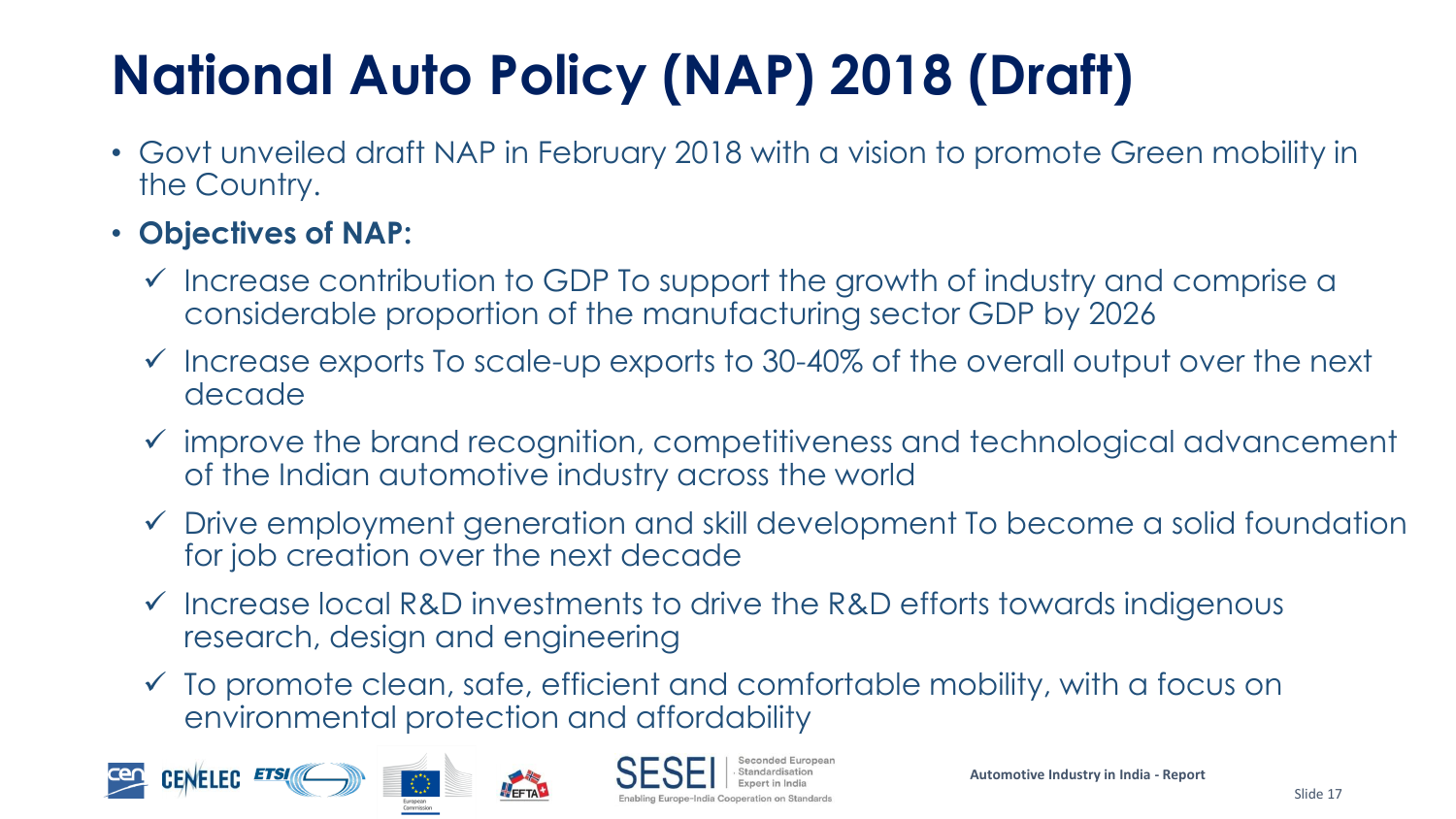# **Automotive Mission Plan (AMP) 2016-26**

- Collective vision of DHI and the Indian Automotive Industry
- Objectives:
	- $\checkmark$  To grow 3.5 to 4 times of the current value of USD 74 million by 2026.
		- $\checkmark$  PVs likely to increase between 9.4 million-13.4 million,
		- $\checkmark$  CVs between 2 million to 3.4 million units,
		- $\checkmark$  two wheelers to grow to 50.6 55.5 million
- To make industry to be the engine of the "Make in India" programme.
- Focus to promote safe, efficient, and comfortable auto vehicles to every person in the country.
- To increase net exports of the Indian automotive by several fold
- Contribute over 12% to country's GDP
- To create nearly 65 million jobs by the next decade

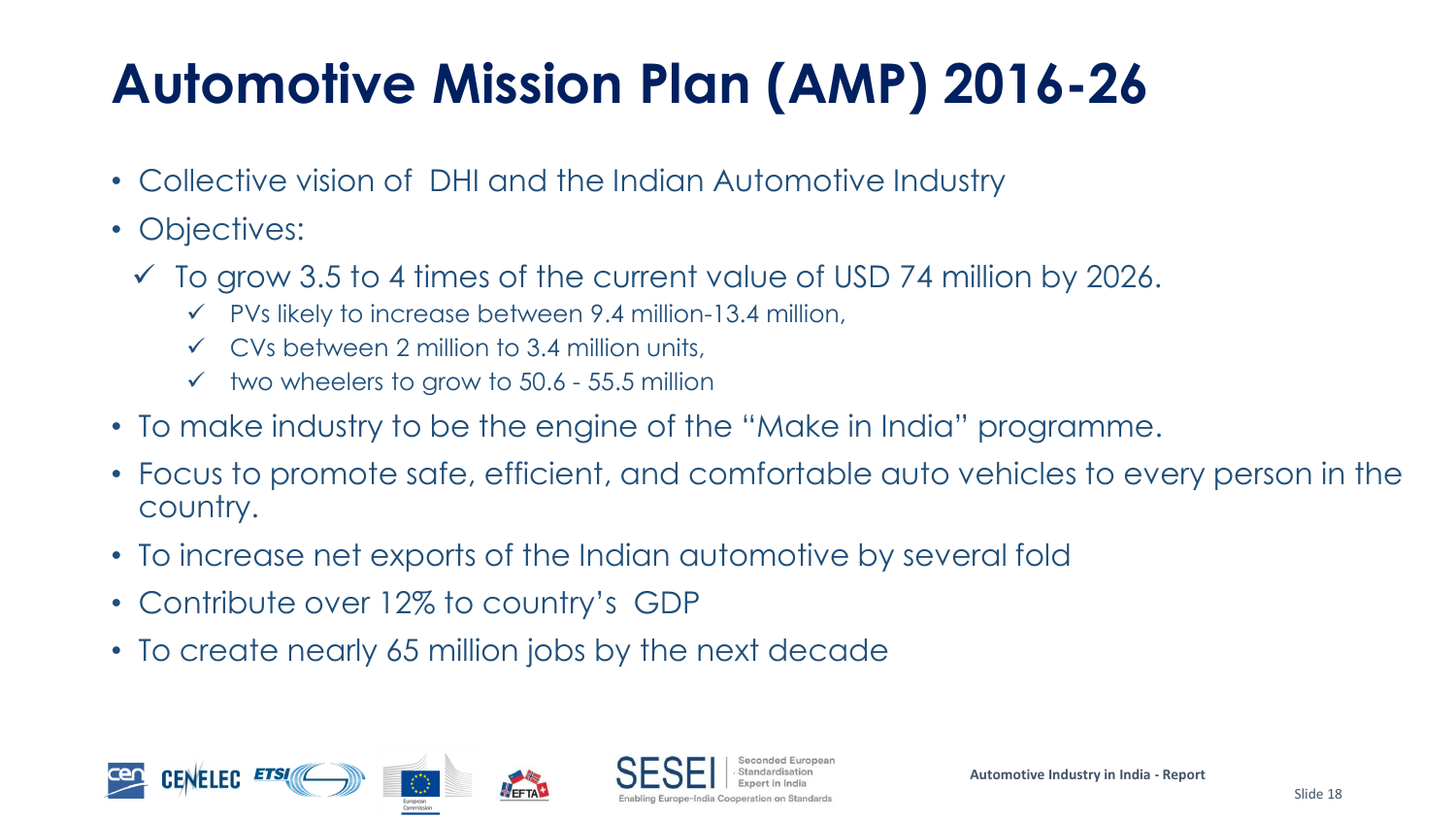# **National Electric Mobility Mission Plan 2020**

- Introduced jointly by government, automotive industry and academia/research institutes.
	- ✓ Promotion & development of indigenous manufacturing capabilities, required infrastructure, consumer awareness and technology.
	- $\checkmark$  6 million electric & hybrid vehicles per year on the road by 2020.
- **Faster Adoption and Manufacturing of Hybrid and Electric vehicles (FAME) India** 
	- ✓ FAME is a part of the National Electric Mobility Mission Plan launched by Department of Heavy Industry (DHI)
	- $\checkmark$  To boost eco-friendly vehicles sales in the country.

FETA<sup>+</sup>

- ✓ 4 focus areas i.e. Technology development, Demand Creation, Pilot Projects and Charging Infrastructure.
- **Technology Platform for Electric Mobility (TPEM)**
	- ✓ Joint initiative of DHI and DST
	- ✓ To create a collaborative platform for developers, suppliers, automakers to work together





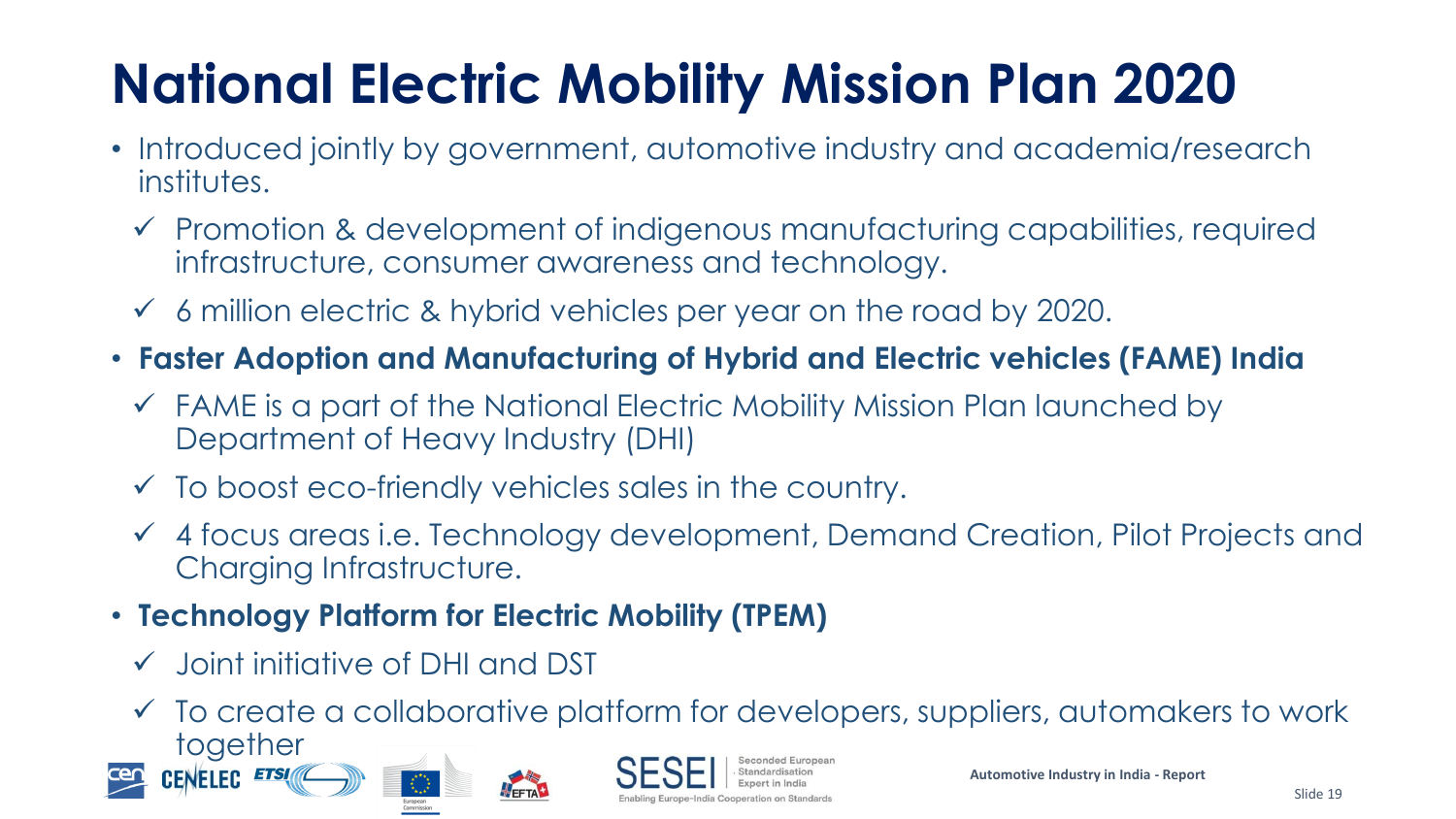#### **National Automotive Testing and R&D Infrastructure Project (NATRiP)**

- A combined initiative of government of India and number of state governments to set up automotive testing facilities across the country with an investment of Rs 3727.30 Cr. (Approx. 455 euro million).
- Following test centers have been finalized to setup the test facilities as described below:
	- ✓ [International](http://www.natrip.in/index.php/2013-06-29-11-35-28/icat-manesar) Center for Automotive Technology (iCAT): Manesar, Harayana
	- ✓ Global [Automotive](http://www.natrip.in/index.php/2013-06-29-11-35-28/garc-chennai) Research Center (GARC): Chennai

FETA

- ✓ National [Automotive](http://www.natrip.in/index.php/2013-06-29-11-35-28/natrax-indore) Test Tracks (NATRAX) : Indore, Madhya Pradesh
- ✓ [Automotive](http://www.natrip.in/index.php/2013-06-29-11-35-28/arai-pune) Research Association of India (ARAI) : Pune, Maharastra
- ✓ Vehicle Research and Development Center (VRDE) : [Ahmednagar,](http://www.natrip.in/index.php/2013-06-29-11-35-28/vrde-ahmednagar) Maharastra
- ✓ National Institute for Automotive Inspection, [Maintenance](http://www.natrip.in/index.php/2013-06-29-11-35-28/niaimt-silchar) & Training (NIAIMT) : Silchar, Assam
- ✓ The National Center For Vehicle Research & Safety (NCVRS) [Rae-Bareli](http://www.natrip.in/index.php/2013-06-29-11-35-28/ncvrs-raebareli)



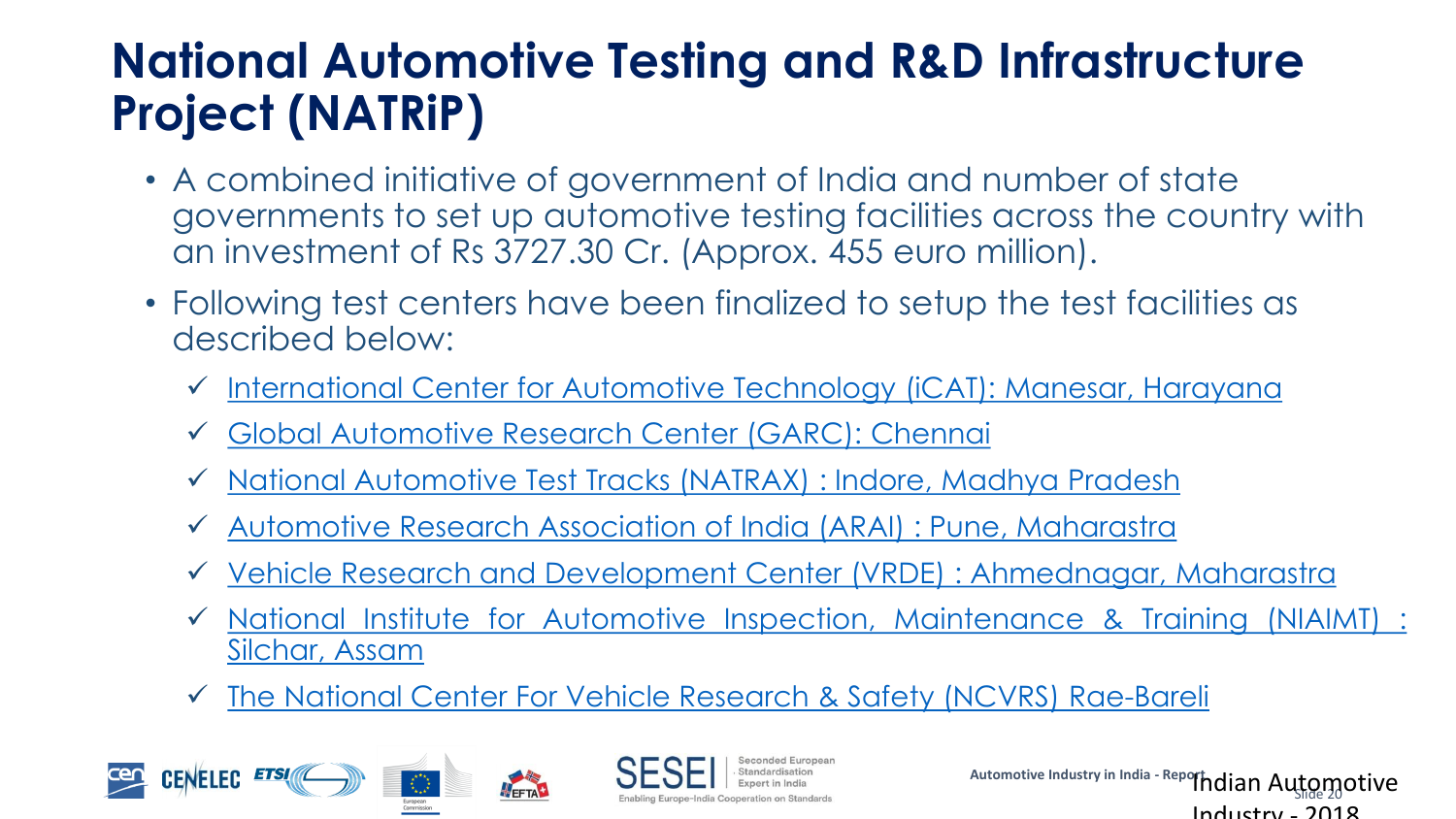## **Green urban Mobility scheme**

- Formulated by MoHUA to make cities green and more eco-friendly
- Under the scheme, government would focus on followings
	- ✓ Construction of pedestrian pathways, Cycling tracks,
	- $\checkmark$  Public bike sharing,
	- $\checkmark$  Bus rapid transit (BRT) systems,
	- $\checkmark$  Adaption of intelligent transport system (ITS),
	- ✓ Usages of hybrid/electric and non-fossil fuels for public transport.
- Government allotted Rs. 25000 crore (3.33 Euro Billion) to run the Scheme
- Cities with a population of 5 lakh and above are considered for scheme
- $\checkmark$  103 cities have been identified for first phase



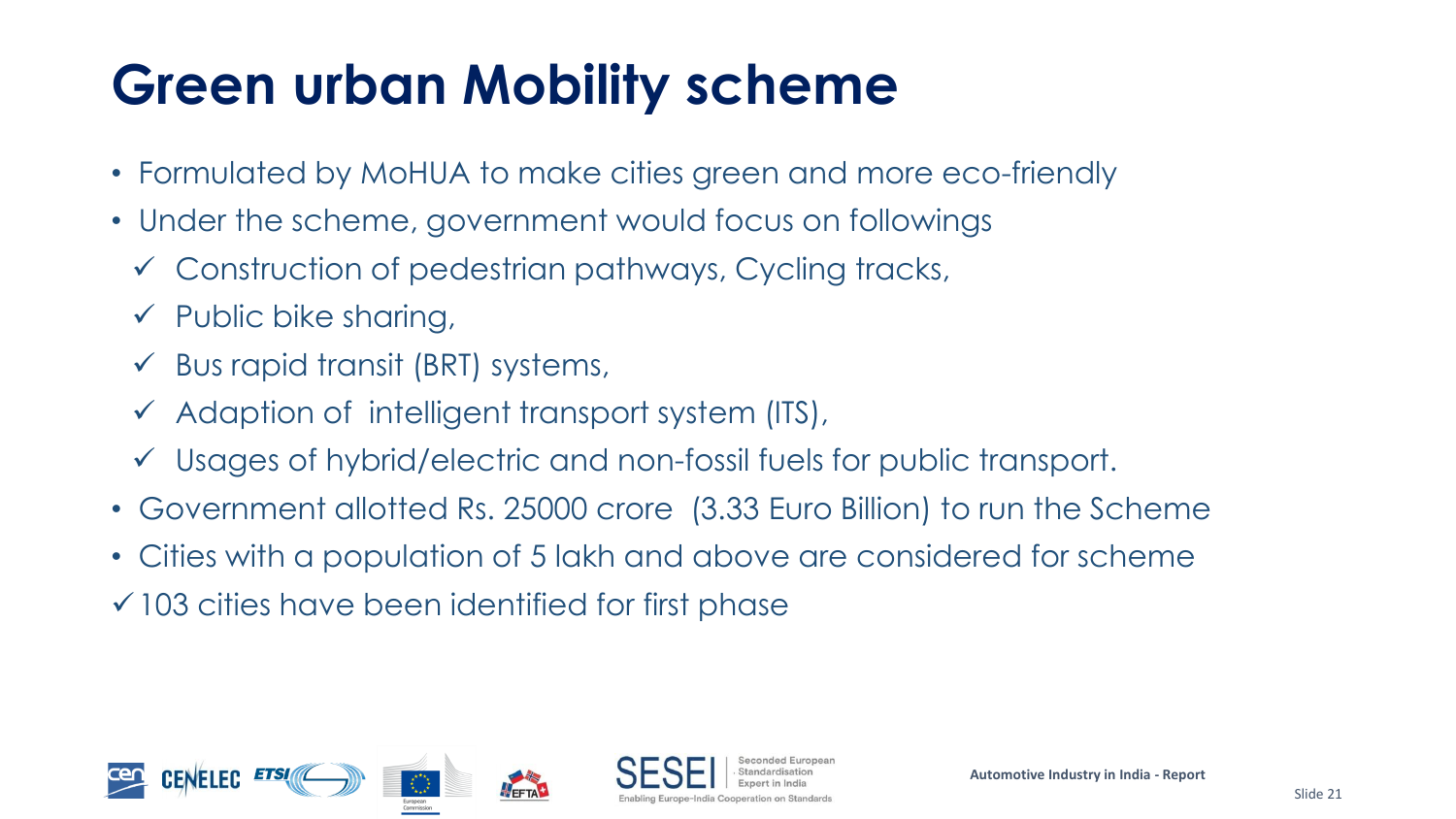# **Technical Regulations & Standardization**





FEETA<sup>+</sup>



Seconded European Standardication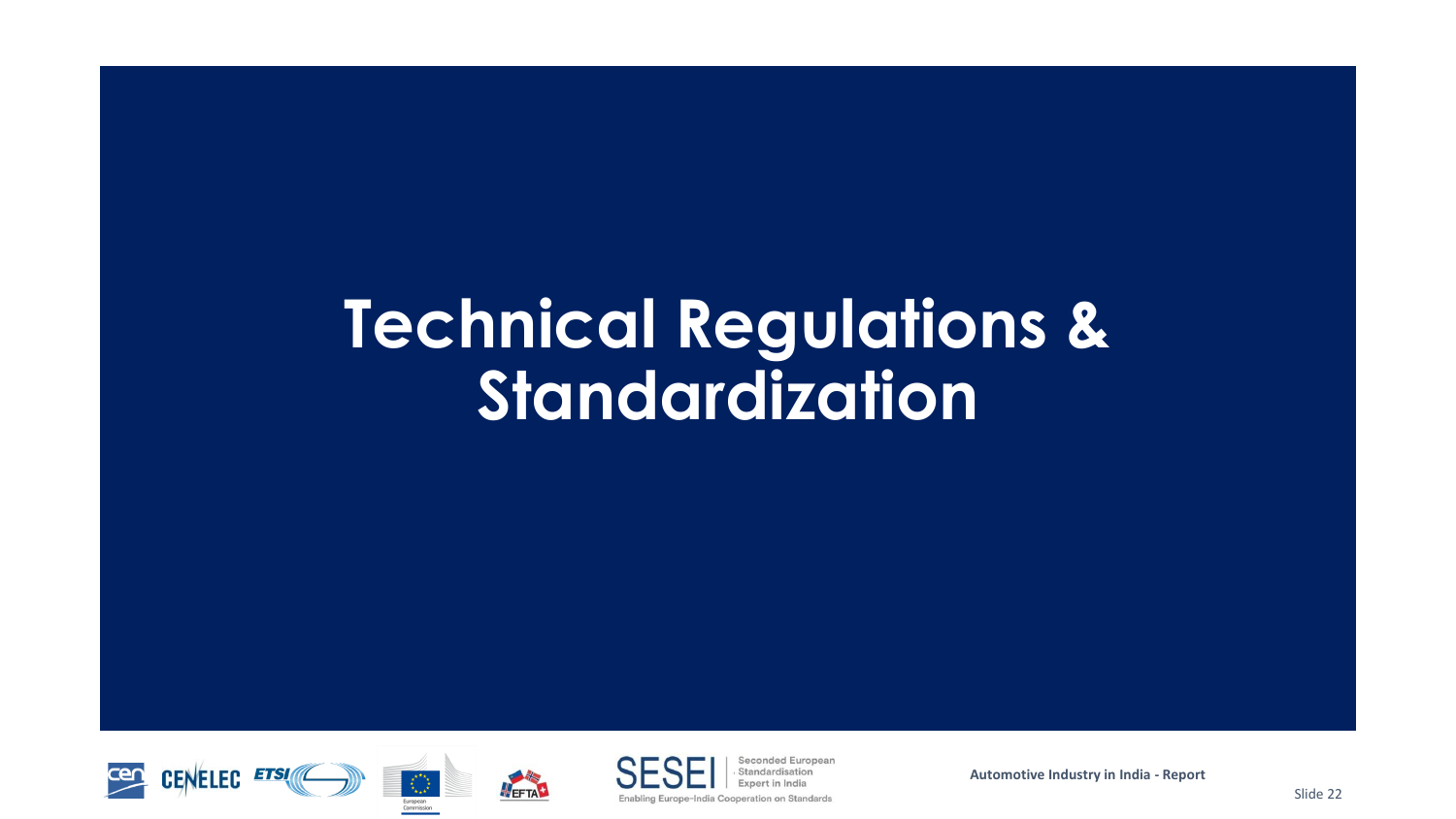# **Technical Regulations**

- MORTH&S formulates and implements various provisions of MVA and CMVR.
- MoRT&H has three committees to deliberate and advise the ministry on issues relating to safety and emission regulations, namely –
	- ✓ CMVR- Technical Standing Committee (CMVR-TSC)
	- ✓ Standing Committee on Implementation of Emission Legislation (SCOE)
	- ✓ Automotive Industry Standards Committee (AISC)
- Vehicles manufactured have to comply with relevant Indian Standards (IS) and Automotive Industry standards (AIS).
- Standards are formulated by BIS & ARAI and are considered by CMVR-TSC for implementation.
- India has currently more than 70% safety regulations which are either partially or fully technically aligned with GTRs and UN Regulations.

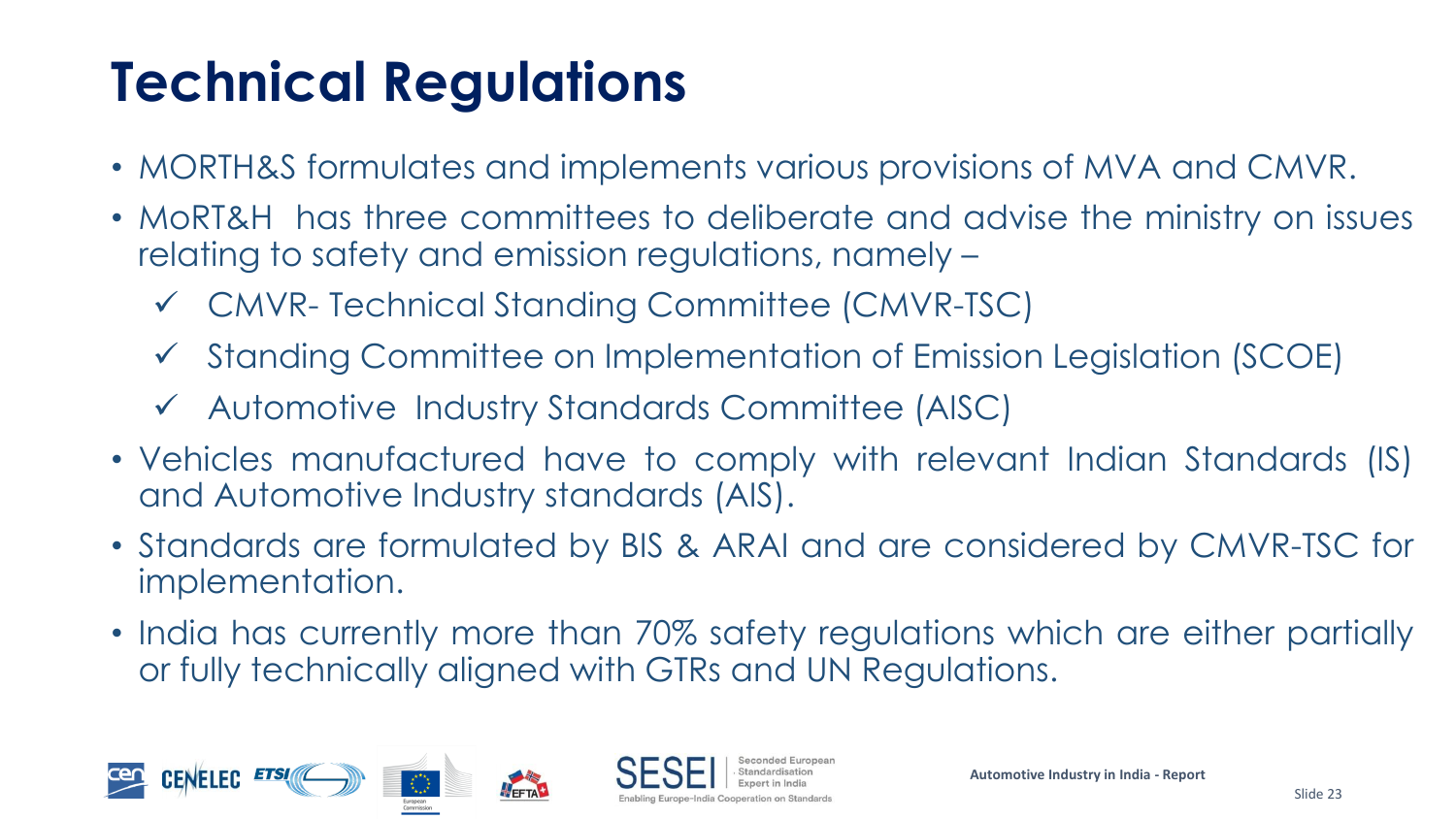# **Bureau of Indian Standards (BIS)**

#### **BIS has two Division Council:**

- **Transport Engineering Division Council (TEDC)**
	- Covers Standardization in the field of transport engineering including air, water, road and rail transport
	- 28 Technical Committees & published more than 1100 Standards
		- [TED27](https://services.bis.gov.in:8071/php/BIS/StandardsFormulationV2/pow.002.php?id=339) addresses ELECTRIC AND HYBRID VEHICLES.
		- TED28 addresses Intelligent Transport Systems

FETA

#### - **Electro technical Division council (ETDC)**

- responsible for Standardization in the field of electrical power generation, transmission, distribution and utilization equipment; and insulating materials, winding wires, measuring and process control instruments and **primary and secondary batteries.**
- <u>[ETD-51](https://services.bis.gov.in:8071/php/BIS/StandardsFormulationV2/pow.002.php?id=379)</u> specially for developing EV infrastructure standards. It has published IS 17017 (Part 1) for standardization of Electro-technology in Mobility.





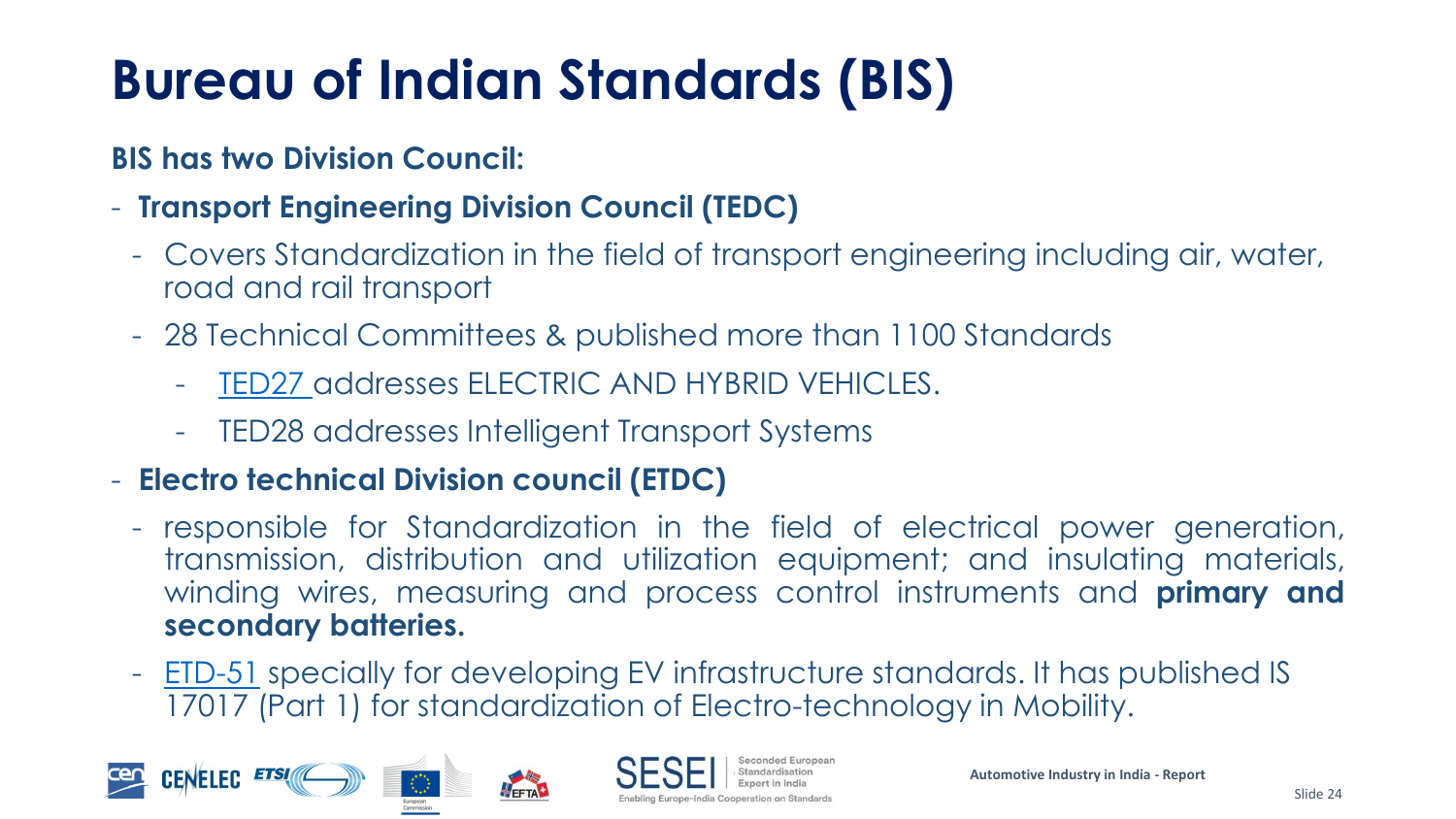#### **Automotive Research Association of India (ARAI)**

- Government approved test agency to carry out mandatory certification testing
- Provides technical expertise in R&D, test, certification, homologation and framing of vehicles regulations.
- ARAI has 6 GR groups (subsidiary technical bodies of WP.29) are:
	- GRPE (India) : Working Party on Pollution and Energy
	- GRSG (India) : Working Party on General Safety Provisions
	- GRRF (India) : Working Party on Brakes and Running Gear
	- GRE (India) : Working Party on Lighting and Light-Signaling
	- GRB (India) : Working Party on Noise
	- GRSP (India) : Working Party on Passive Safety
- Published around 140 standards and also drafted several standards that are related to electric mobility including the following:
	- [AIS 140 on Intelligent Transportation Systems \(ITS\) -](https://araiindia.com/hmr/Control/AIS/1302018121129PMAIS-140withAmd1.pdf) Requirements for Public Transport Vehicle **Operation**
	- [AIS-138 \(Part 1\): Electric Vehicle Conductive AC Charging System](https://araiindia.com/hmr/Control/AIS/210201752832PMAIS138_Part1.pdf)
	- [AIS-138 \(Part 2\): Electric Vehicle Conductive DC Charging System](https://araiindia.com/hmr/Control/AIS/320201825106PMAIS_138_Part_2_F.pdf)

FETA

• [AIS 131 on Type Approval Procedure for Electric and Hybrid Electric Vehicles introduced in market](https://araiindia.com/hmr/Control/AIS/19201533750PMAIS-131F.pdf)  for Pilot / Demonstration Projects intended for government schemes.





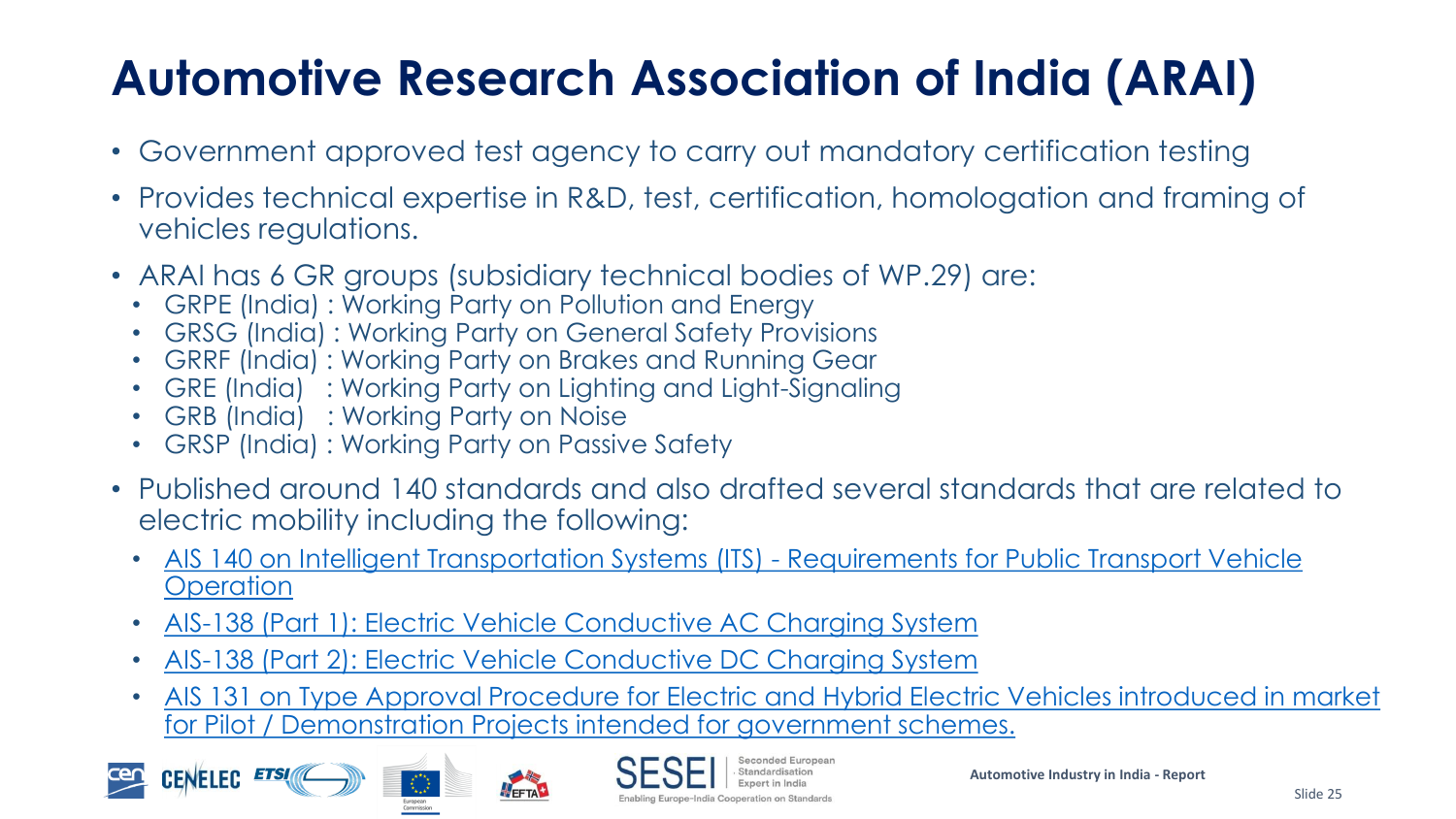# **Ministry of Heavy Industries, DHI**

- Ministry of Heavy Industries instituted "Committee on Standardization of Protocol for Electric Vehicles" to develop specifications for public chargers for such vehicles
- The committee submitted its report to the Govt. of India in 2017 and has come out with recommendations entailing specifications for AC and DC charging for EVs.
- These standards are called
	- Bharat EV Charger AC-001 and
	- Bharat EV Charger DC-001.
- These specifications are intended to cater to the immediate need of existing and announced electric 2W, electric 3W and passenger cars/vehicles having battery voltage less than 100 V.
- Government of India has also considered the recommendations made by the Committee and has adopted the Report on Bharat Public EV Charger Specifications submitted by the Committee,"



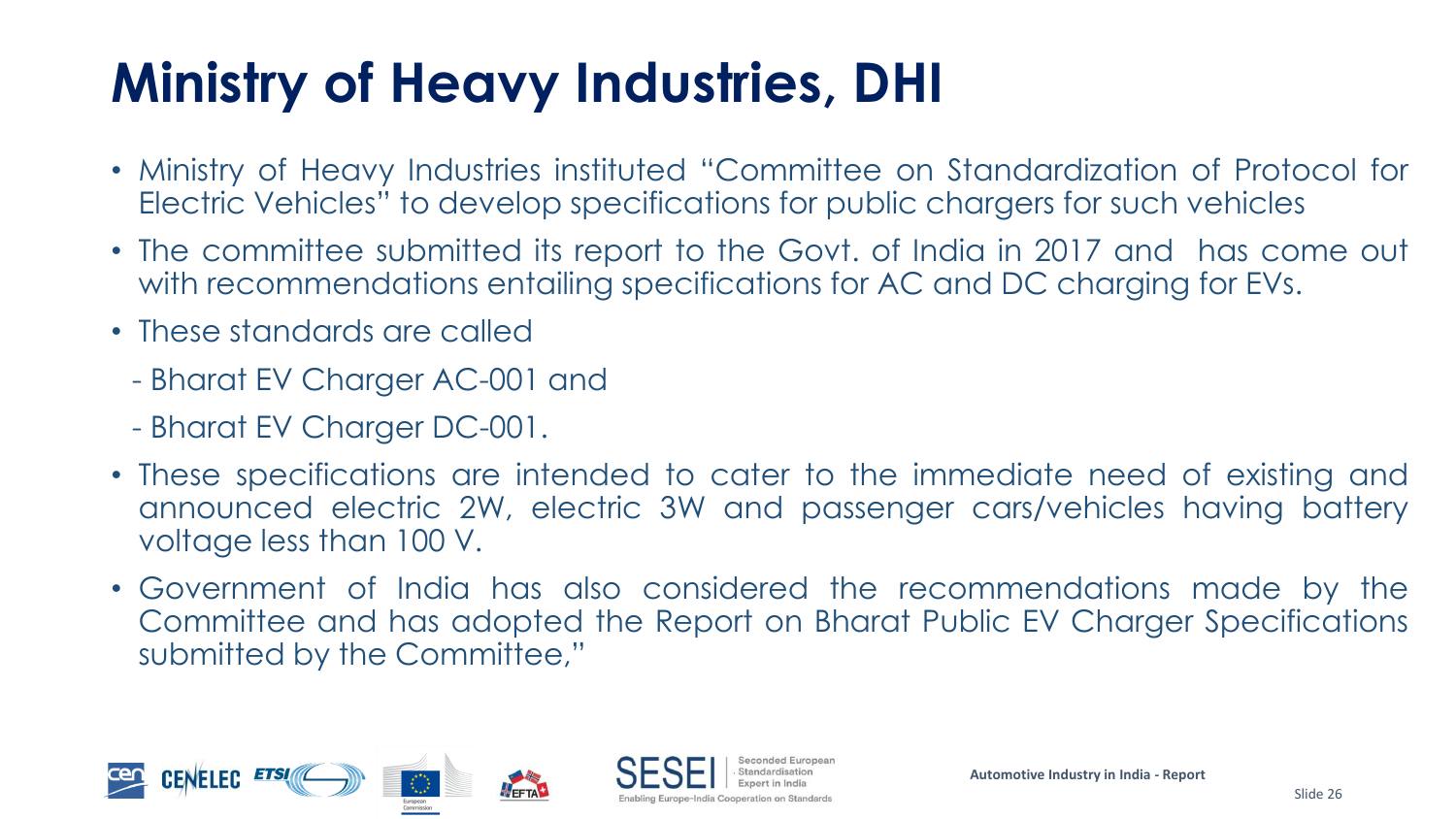## **Conclusion**

- As the Indian automobile industry aims to be among the world's top three in automobile manufacturing by 2026, e-mobility and ITS by far are the greatest opportunity.
- India should consider signing a memorandum of understanding (MoU) with appropriate countries for a continuous supply of Battery raw materials such as lithium.
- Automotive players must explore ways to reduce battery cost, charging time and to increase driving range.
- Local Standardization requirements in the field of ITS and EVs should be tabled at global standardization platforms for their harmonization.

*For additional information on Automotive Standards & Policy initiative covering e-Mobility and Intelligent Transport System (ITS) please click [here](http://www.sesei.eu/wp-content/uploads/2018/05/Study-report-on-Automotive.pdf) and download the study report which was released during 3rd [Indo European Conference of standards and Emerging Technology, held in April 2018 in New Delhi.](http://www.cii-iq.in/Indo_European_Conference.php?page=Indo_European_Conference_on_Standards)*